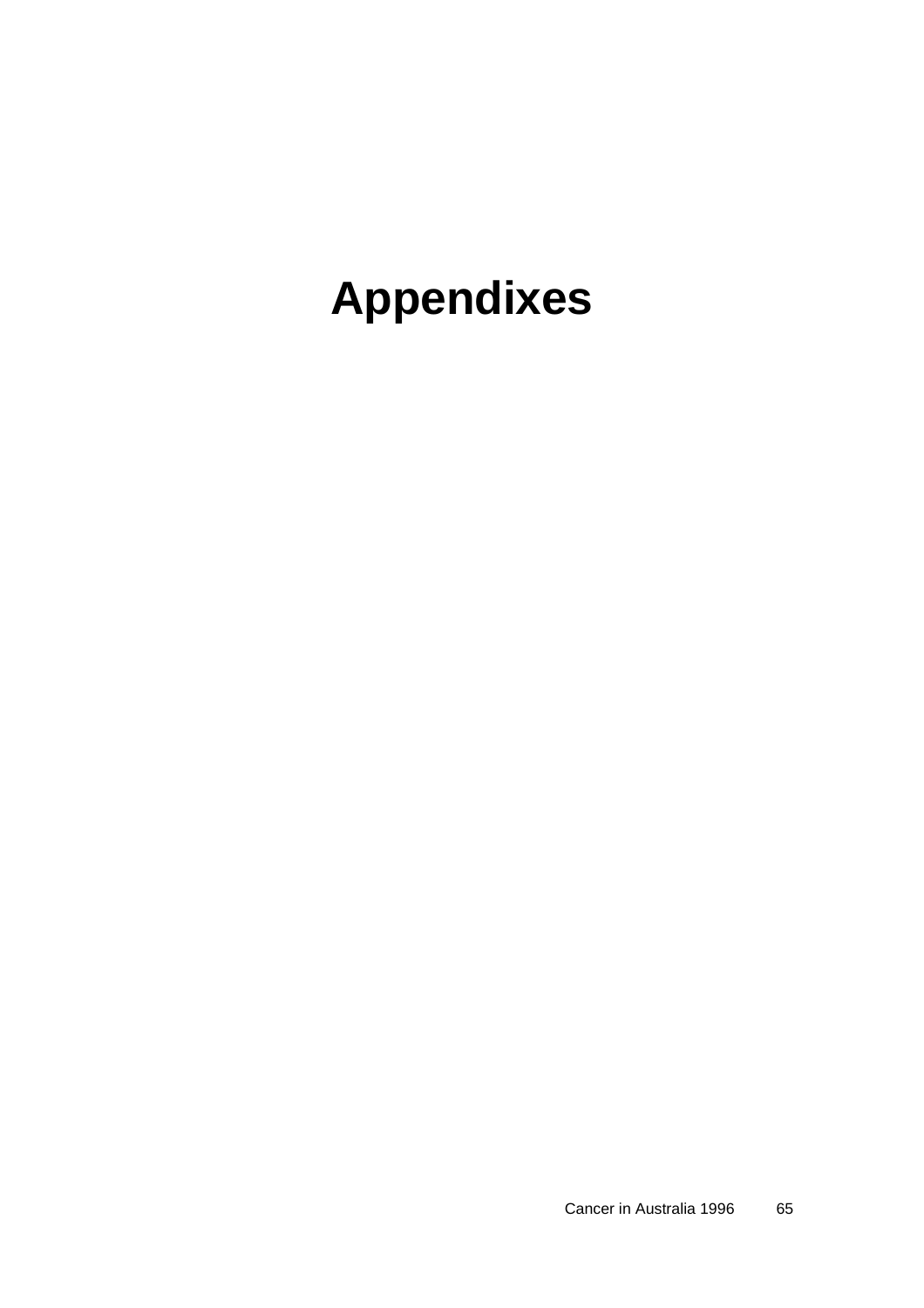## **Appendix A: International Classification of Diseases—Ninth Revision—cancer site—codes and combinations**

| <b>Buccal cavity</b>                        |             | Prostate                                                 | 185                |
|---------------------------------------------|-------------|----------------------------------------------------------|--------------------|
| Lip                                         | 140         | Testis                                                   | 186                |
| Tongue                                      | 141         | Penis and other male genital organs                      | 187                |
| Salivary glands                             | 142         | <b>Bladder</b>                                           | 188                |
| Gum                                         | 143         | Kidney, ureter and urethra                               | 189                |
| Floor of mouth                              | 144         | Gynaecological cancers                                   | 179-180, 182-184   |
| Other and unspecified parts of mouth        | 145         | Other and unspecified organs                             |                    |
| Pharynx                                     |             | Eye                                                      | 190                |
| Oropharynx                                  | 146         | <b>Brain</b>                                             | 191                |
| Nasopharynx                                 | 147         | Other and unspecified parts of the                       | 192                |
| Hypopharynx                                 | 148         | nervous system (NS)                                      |                    |
| Other sites within the lip, oral cavity and | 149         | Thyroid gland                                            | 193                |
| pharynx                                     |             | Other endocrine glands                                   | 194                |
| Head and neck                               | $141 - 149$ | Unknown primary site                                     | 195-199            |
| Digestive organs and peritoneum             |             | Lymphatic and haematopoietic tissue                      |                    |
| Oesophagus                                  | 150         | Non-Hodgkin's lymphomas (NHL)                            | 200+202            |
| Stomach                                     | 151         | Lymphosarcoma and reticulosarcoma                        | 200                |
| Small intestine                             | 152         | Hodgkin's disease                                        | 201                |
| Colon                                       | 153         | Other neoplasms of lymphoid and                          |                    |
| Rectum                                      | 154         | histiocytic tissue                                       | 202                |
| Colorectal                                  | 153-154     | Lymphomas                                                | 200-202            |
| Liver and intrahepatic bile ducts           | 155         | Multiple myeloma and                                     |                    |
| Gallbladder and extrahepatic bile ducts     | 156         | immunoproliferative neoplasms                            | 203                |
| Pancreas                                    | 157         | Lymphatic leukaemia                                      | 204                |
| Retroperitoneum and peritoneum              | 158         | Acute lymphatic leukaemia                                | 204.0              |
| Unspecified digestive organs                | 159         | Chronic lymphatic leukaemia                              | 204.1              |
| <b>Respiratory system</b>                   |             | Myeloid leukaemia                                        | 205                |
| Nasal cavities, middle ear and accessory    | 160         | Acute myeloid leukaemia                                  | 205.0              |
| sinuses                                     |             | Chronic myeloid leukaemia                                | 205.1              |
| Larynx                                      | 161         | Monocytic leukaemia                                      | 206                |
| Trachea, bronchus and lung                  | 162         | Other and unspecified leukaemias                         | 207-208            |
| Pleura                                      | 163         | Leukaemias                                               | 204-208            |
| Respiratory systems, ill-defined and other  |             | Smoking-related cancers                                  | 140, 141, 143–151, |
| intrathoracic organs                        | 164-165     | (Aetiological fractions are applied to the               | 154.3-154.4, 157,  |
| Bone, connective tissue, skin and breast    |             | following codes)                                         | 161, 162, 180,     |
| Bone and articular cartilage                | 170         |                                                          | 179+182, 184.4,    |
| Connective and other soft tissue            | 171         |                                                          | 186, 188, 189.0,   |
| Melanoma                                    | 172         |                                                          | 189.1              |
| Non-melanocytic skin cancer (NMSC)          | 173         | Alcohol-related cancers                                  | 141, 143-146,      |
| <b>Breast</b>                               | 174-175     | (Aetiological fractions are applied to the               | 148-149, 150, 155, |
| <b>Genitourinary organs</b>                 |             | following codes)                                         | 161, 174           |
| Cervix                                      | 180         | Note: Abbreviated versions of these names may be used in |                    |
| Placenta                                    | 181         | this report.                                             |                    |
| Corpus uteri                                | $179 + 182$ |                                                          |                    |
| Ovary and other uterine adnexae             | 183         | Source: World Health Organization 1977.                  |                    |
| Other and unspecified female                |             |                                                          |                    |
| genital organs                              | 184         |                                                          |                    |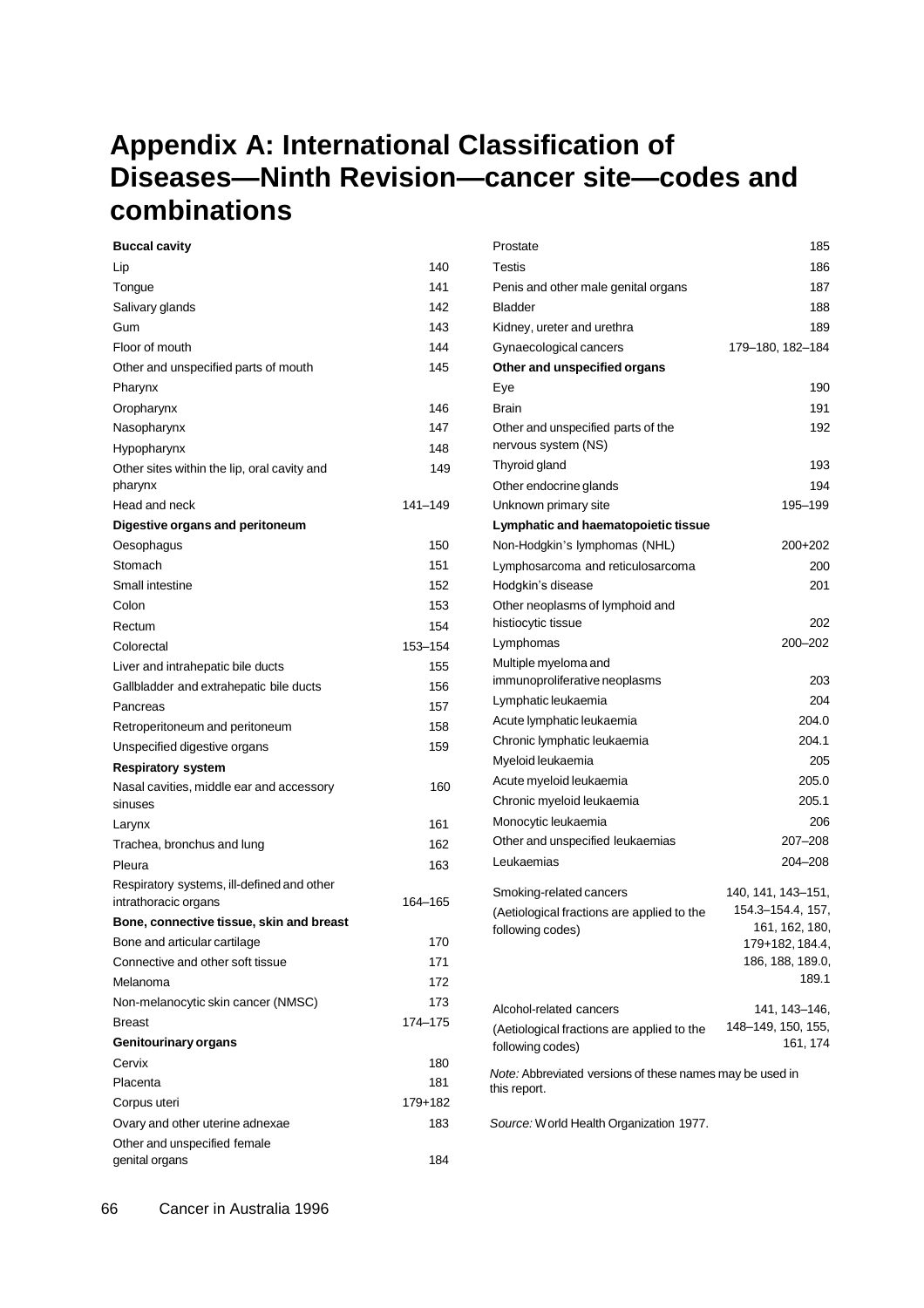# **Appendix B: Methods**

This section describes the methods used to calculate the estimates presented in the tables in this report. The calculations in the example below are applicable to both incidence and mortality.

### **Example table**

|              | No. of cases | <b>1996 Aust.</b><br>population* | Age-specific rate<br>per 100,000 | Australian 1991<br>Population<br>Standard** | <b>Expected number</b><br>of cases |
|--------------|--------------|----------------------------------|----------------------------------|---------------------------------------------|------------------------------------|
| Age group    | column 1     | column <sub>2</sub>              | column 3                         | column 4                                    | column 5                           |
| $0 - 4$      | 0            | 665,611                          | 0.0                              | 1,271,703                                   | 0.0                                |
| $5 - 9$      | 0            | 669,251                          | 0.0                              | 1,272,208                                   | 0.0                                |
| $10 - 14$    | 0            | 670,227                          | 0.0                              | 1,241,619                                   | 0.0                                |
| $15 - 19$    | $\pmb{0}$    | 655,345                          | 0.0                              | 1,364,074                                   | $0.0\,$                            |
| $20 - 24$    | 1            | 708,906                          | 0.1                              | 1,396,764                                   | 1.4                                |
| $25 - 29$    | 3            | 710,454                          | 0.4                              | 1,399,663                                   | 5.6                                |
| $30 - 34$    | 3            | 720,725                          | 0.4                              | 1,425,735                                   | 5.7                                |
| $35 - 39$    | 16           | 726,660                          | 2.2                              | 1,328,387                                   | 29.2                               |
| $40 - 44$    | 45           | 676,137                          | 6.7                              | 1,294,271                                   | 86.7                               |
| 45-49        | 136          | 654,234                          | 20.8                             | 1,029,145                                   | 214.1                              |
| $50 - 54$    | 276          | 517,520                          | 53.3                             | 846,934                                     | 451.4                              |
| $55 - 59$    | 419          | 419,859                          | 99.8                             | 725,950                                     | 724.5                              |
| 60-64        | 676          | 353,827                          | 191.1                            | 736,868                                     | 1408.2                             |
| 65-69        | 1,013        | 337,445                          | 300.2                            | 671,390                                     | 2015.5                             |
| $70 - 74$    | 1,103        | 276,105                          | 399.5                            | 510,755                                     | 2040.5                             |
| 75-79        | 816          | 179,593                          | 454.4                            | 384,495                                     | 1747.1                             |
| $80 - 84$    | 490          | 105,855                          | 462.9                            | 229,828                                     | 1063.9                             |
| $85+$        | 231          | 60,301                           | 383.1                            | 154,247                                     | 590.9                              |
| <b>Total</b> | 5,228        | 9,108,055                        | 57.4                             | 17,284,036                                  | 60.1                               |

**Trachea, bronchus and lung cancer incidence (ICD 162)—males**

\* Australian Bureau of Statistics 1997b.

\*\* Australian Bureau of Statistics 1993.

## **Crude rates—all age groups**

A crude incidence rate is defined as the number of new cases of cancer divided by the population at risk in a specified time period. A crude mortality rate substitutes deaths for new cases in this calculation. Both are conventionally expressed as annual rates per l00,000 population and may be calculated for males, females or persons, or for subsets of the population (e.g. see age-specific rates). The total rate calculated in this way without adjustment for age or other factors is known as the 'crude rate'.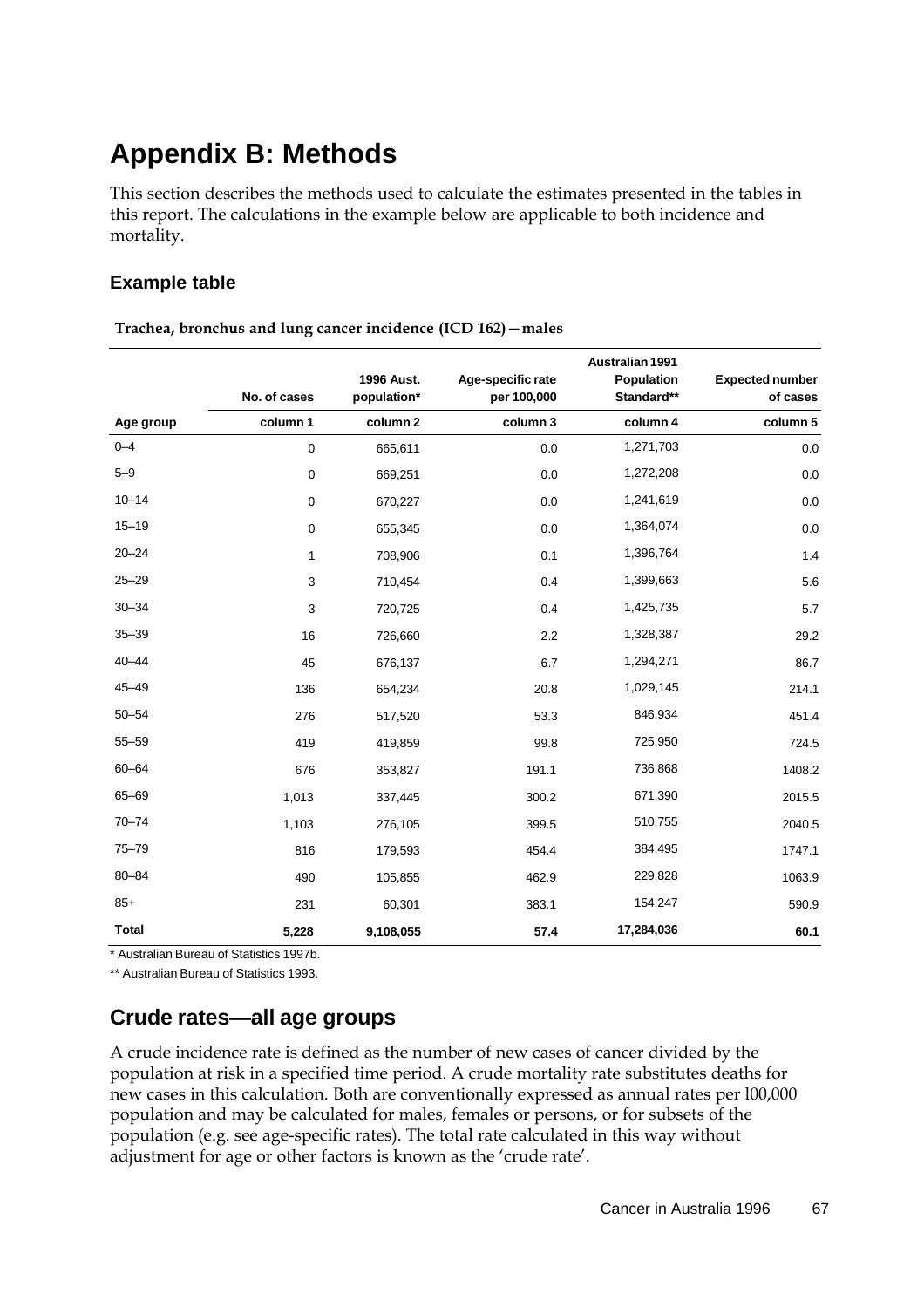The crude rate is calculated by dividing the total number of cases across all age groups by the total population e.g.

> Crude incidence rate for lung cancer  $=$   $\frac{\text{Column 1 total}}{\text{Mean 2}}$ Column 2 total x 100,000  $=\frac{5,228}{-}$ 9,108,055 x 100,000  $= 57.4$  per 100,000

### **Age-specific rates**

Age-specific rates are calculated by dividing the number of cases occurring in each specified age group by the corresponding population in the same age group expressed as a rate per l00,000 population. This rate may be calculated for particular age and sex groupings, e.g.

| Age-specific lung<br>cancer incidence<br>rates in males<br>aged 75–79 | $\equiv$ Column 1 for this age<br>Column 2 for this age | x 100,000 |  |
|-----------------------------------------------------------------------|---------------------------------------------------------|-----------|--|
|                                                                       | $=$ 816<br>x 100,000<br>169,506                         |           |  |
|                                                                       | $= 454.4$ per 100,000                                   |           |  |

## **Age-standardised rates (AS Rate)**

Rates are adjusted for age to facilitate comparisons between populations which have different age structures, e.g. between youthful and ageing communities. There are two different methods commonly used to adjust for age. In this publication we use direct standardisation in which age-specific rates are multiplied against a constant population (the Australian 1991 Population Standard or the World Standard Population). This effectively removes the influence of age structure on the summary rate which is described as the agestandardised rate. The method may be used for both incidence and mortality calculations. The method used for this calculation comprises three steps which can be followed by reference to the example table on the previous page.

- *Step 1* Calculate the age-specific rate (as shown above) for each age group (column 3).
- *Step 2* Calculate the expected number of cases in each 5-year age group by multiplying the age-specific rates (column 3) by the corresponding standard population (column 4) and dividing by 100,000, giving you the expected number of cases (column 5).
- *Step 3* Sum the expected number of cases in each age group to give the age-standardised rate (total column 5). If the standard population is not the World Standard Population then divide this sum by the total of the standard population and multiply by 100,000.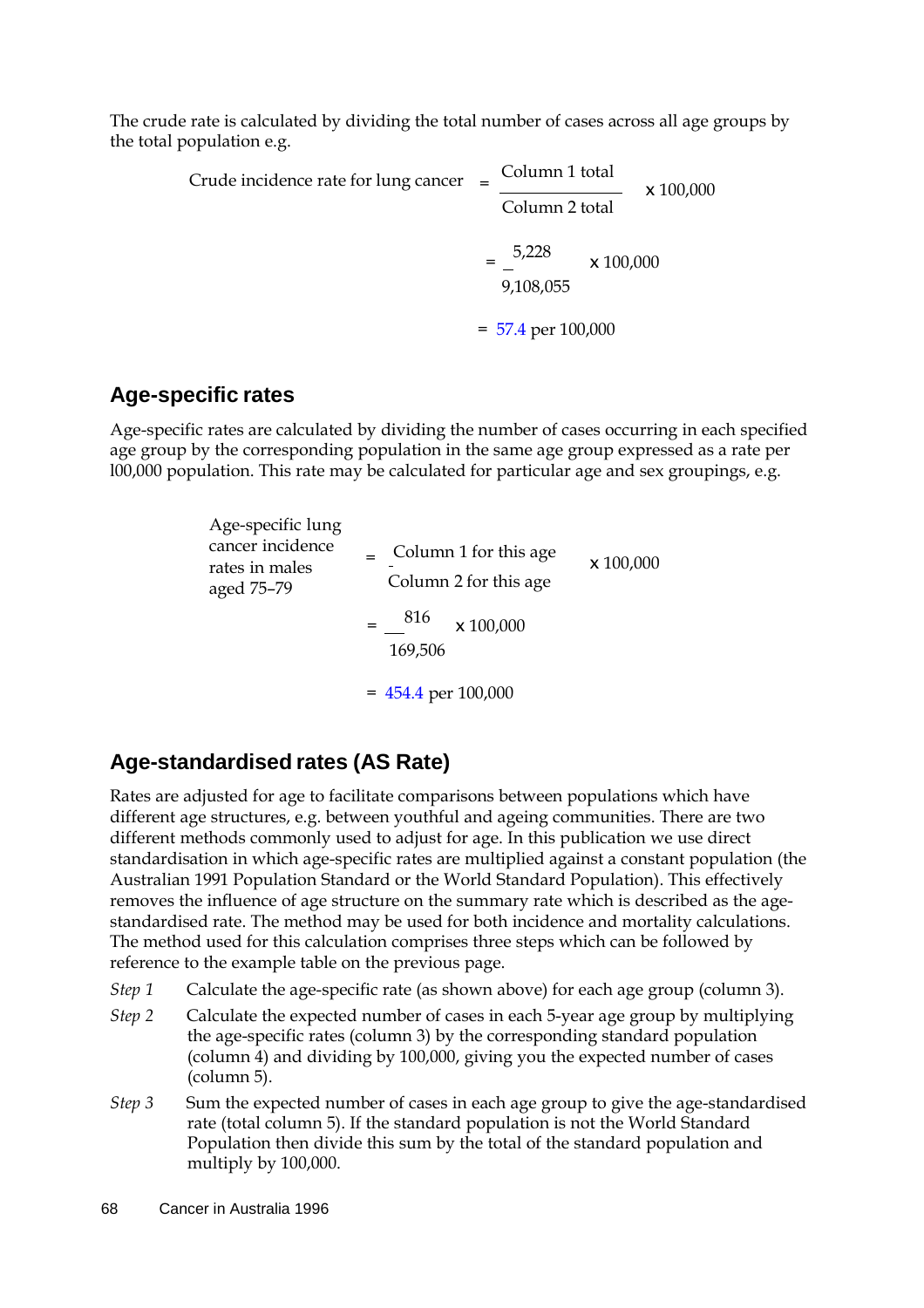## **Confidence intervals (Cl)**

The age-standardised and crude incidence and mortality rates presented in the body of this report also show 95% confidence intervals. These confidence intervals indicate the variation that might be expected in such estimates purely by chance. The confidence intervals are calculated using the methods presented in Holman et al. (1987).

A relatively simple approximation of the confidence limits that readers might use when examining State and Territory age-standardised rates is as set out below.

> CI approximation = AS Rate  $\pm$  1.96 x  $\frac{\text{AS Rate}}{\text{As } \frac{1}{2}}$ Number of cases

### **Lifetime risk and cumulative rate**

Lifetime risk is a measure which approximates the risk of contracting a particular cancer in a lifetime if the risks at the time of estimation remained throughout life. It is based on a mathematical relationship with the cumulative rate and is calculated in this publication for ages 0–74. Cumulative rate is a directly standardised rate calculated by summing agespecific rates from equal age groups, e.g. 5–9, 10–14 years. An example is provided below.

Cumulative rate 
$$
= \frac{5 \times (\text{Sum of the age-specific rates}) \times 100}{100,000}
$$

$$
= \frac{5 \times 1074.5 \times 100}{100,000}
$$

$$
= 5.37\%
$$

The factor of 5 is used to indicate the 5 years of life in each age group and the factor of 100 is used to present the result as a percentage. As age-specific rates are presented per 100,000 population (column 3), the result is divided by 100,000 to return the age-specific rates to a division of cases by population. Cumulative risk is related to cumulative rate by the expression:

Cumulative risk = 
$$
1 e^{r \text{ and } 100}
$$

where rate is expressed as a percentage.

Lifetime risk is expressed as a '1 in n' proportion by taking the inverse of the above formula:

$$
n = \frac{1}{1 e^{ratel 100}}
$$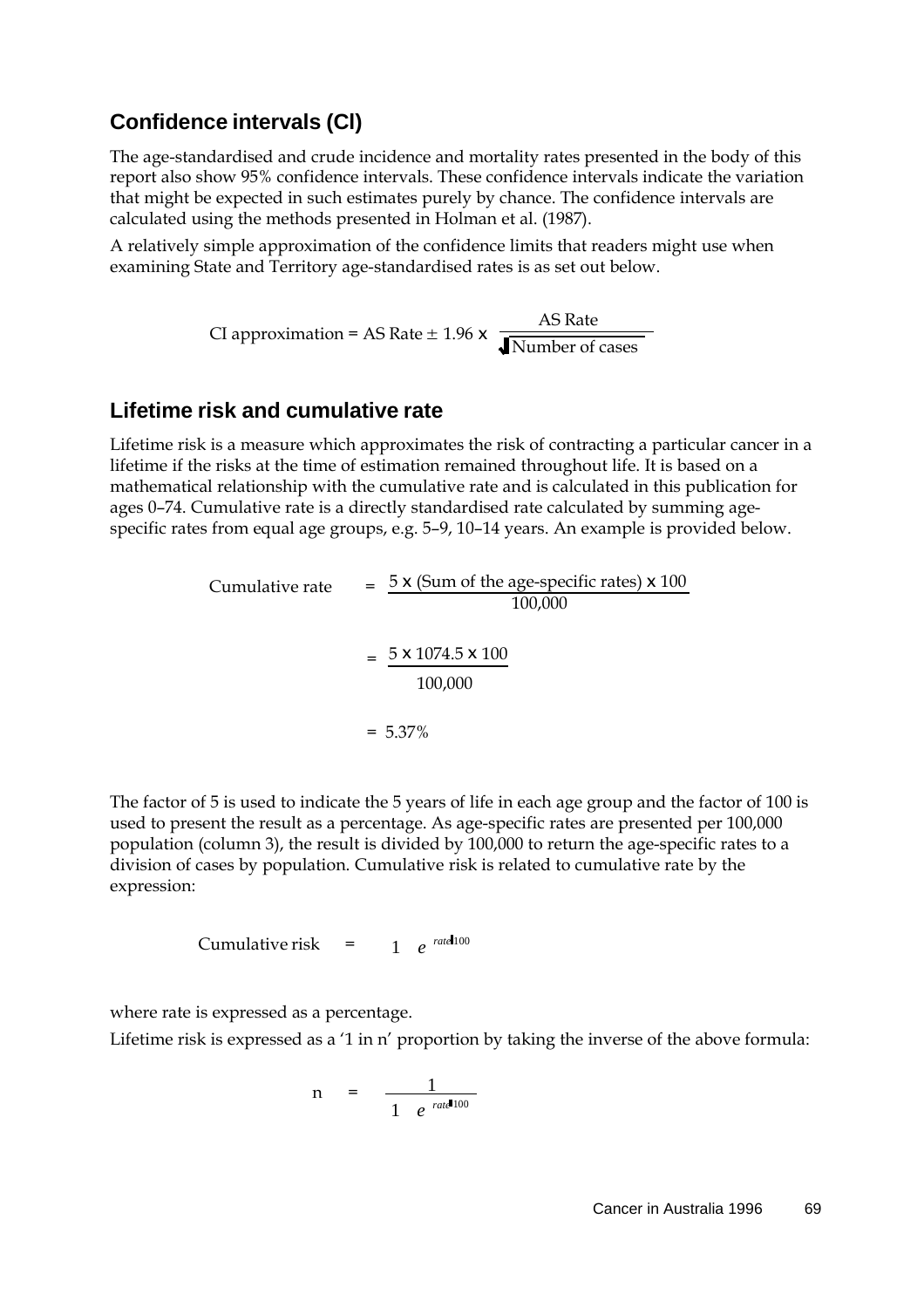For lung cancer in men, the cumulative rate was 5.37% (see previous page), therefore:

$$
n = \frac{1}{1 e^{5.37 \ln 00}}
$$
  
= 19.13

That is, for men, the lifetime risk (0–74 years) of developing lung cancer is 1 in 19, providing they remain at risk for the whole period and the 1996 age-specific rates apply throughout their lives. Note that no account has been taken of specific cancer risk factors, e.g. the risk for men who smoke would be higher than that for those who have never smoked.

## **Per cent of all cancers**

The 'per cent of all cancers' measure is the proportion of all causes accounted for by a particular cancer. The measure may be computed for cancer incidence or mortality. Using an incidence example, the measure is calculated by taking the number of new cases of a particular cancer, e.g. lung cancer, and dividing that by the total number of all new cancer cases and multiplying by 100 to express it as a percentage. This is undertaken for each sex and for total persons. Note that for this publication the incidence and mortality of nonmelanocytic skin cancers is not included in total new cancer cases.

## **Sex ratio**

This measure indicates the relative incidence or mortality between the sexes. It can be calculated on the basis of observed numbers, crude rates, age-standardised rates or cumulative rates per cent. In this publication it is calculated using the age-standardised rates where the male rate is divided by the female rate for each cancer. Ratios greater than 1 indicate an excess in males while ratios less than 1 indicate an excess in females.

It is preferable to use either the age-standardised rates or the cumulative rate as these both adjust for age variations between male and female populations. In addition, the use of cumulative rate per cent discounts the occurrence of cancer in people aged over 75. This gives more emphasis, therefore, to early cancer diagnosis or death, and diminishes the impact of variable diagnostic investigation of the elderly.

## **Person-years of life lost**

Person-years of life lost is a concept which attempts to measure the number of years of life lost per annum due to death as a result of a specific cause, e.g. lung cancer, given life expectancies at specific ages. Age groups 0–4 up to 70–74 were used for the calculations, as deaths before age 75 are regarded as premature for both men and women. The method used in this publication for the calculation of person-years of life lost is an aggregation of years between age at death and 75 for each person for each cancer, e.g. a person dying at age 50 contributes 25 years to the measure of person-years of life lost.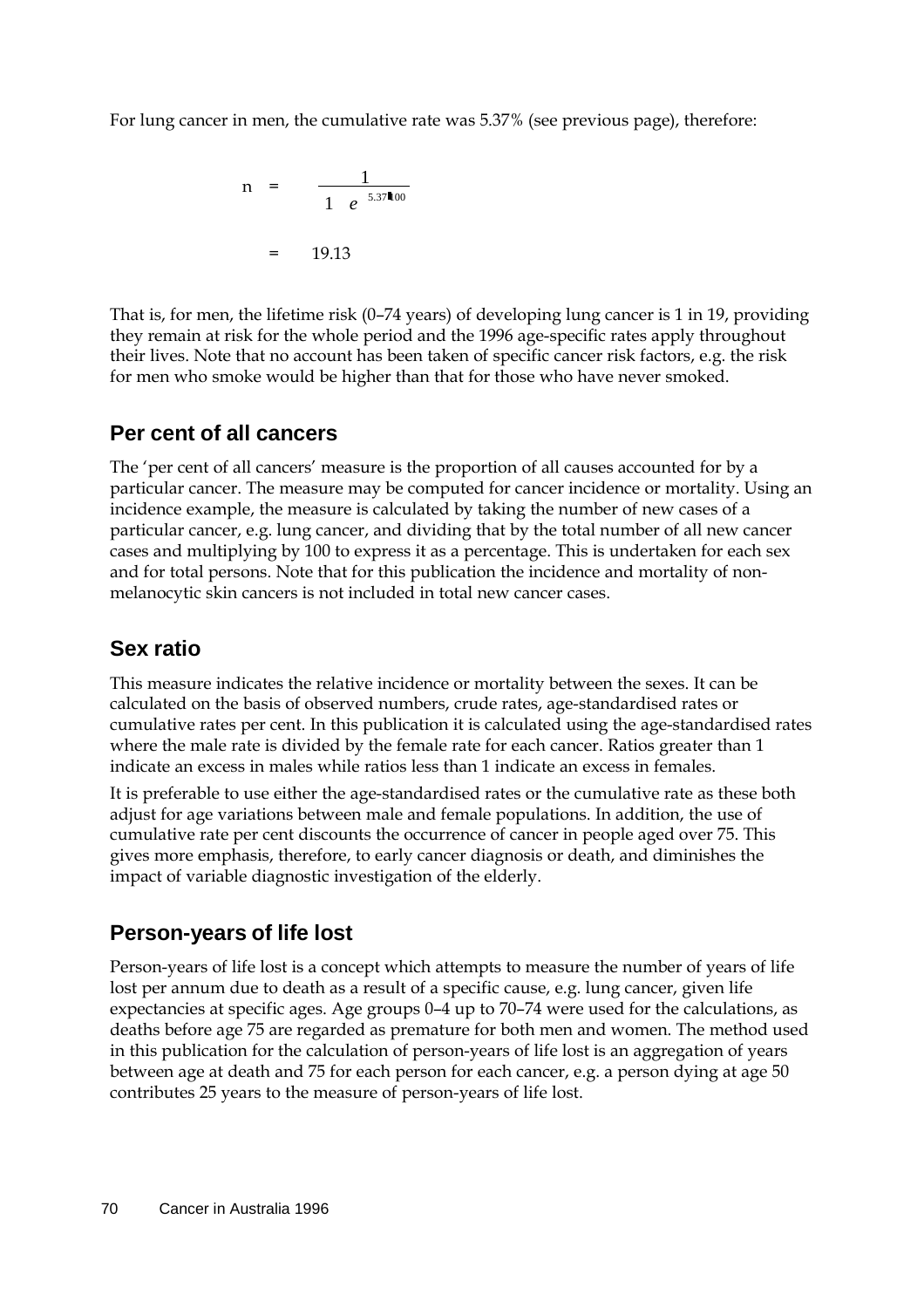## **Average annual rates of change**

To indicate the extent of change in age-standardised rates over time, a linear line of best fit is calculated for the time frame in question. Average annual rates of change are then calculated using the geometric formula:

> Average rate of change =  $P_n/P_o^{-1/N}$  1 x 100 where  $P_n$  = rate at later year *n Po* = rate at earlier year *o*  $N = n \cdot o$ .

This process averages out variations in the actual annual changes that may have occurred between the two points in time.

## **Mortality to incidence ratio**

The mortality to incidence ratio is calculated by dividing the number of deaths for a particular cancer by the number of new cases for that cancer in a specified time period. If registration is complete and the incidence of the cancer in question is not changing rapidly, the mortality to incidence ratio should reflect long-term survival.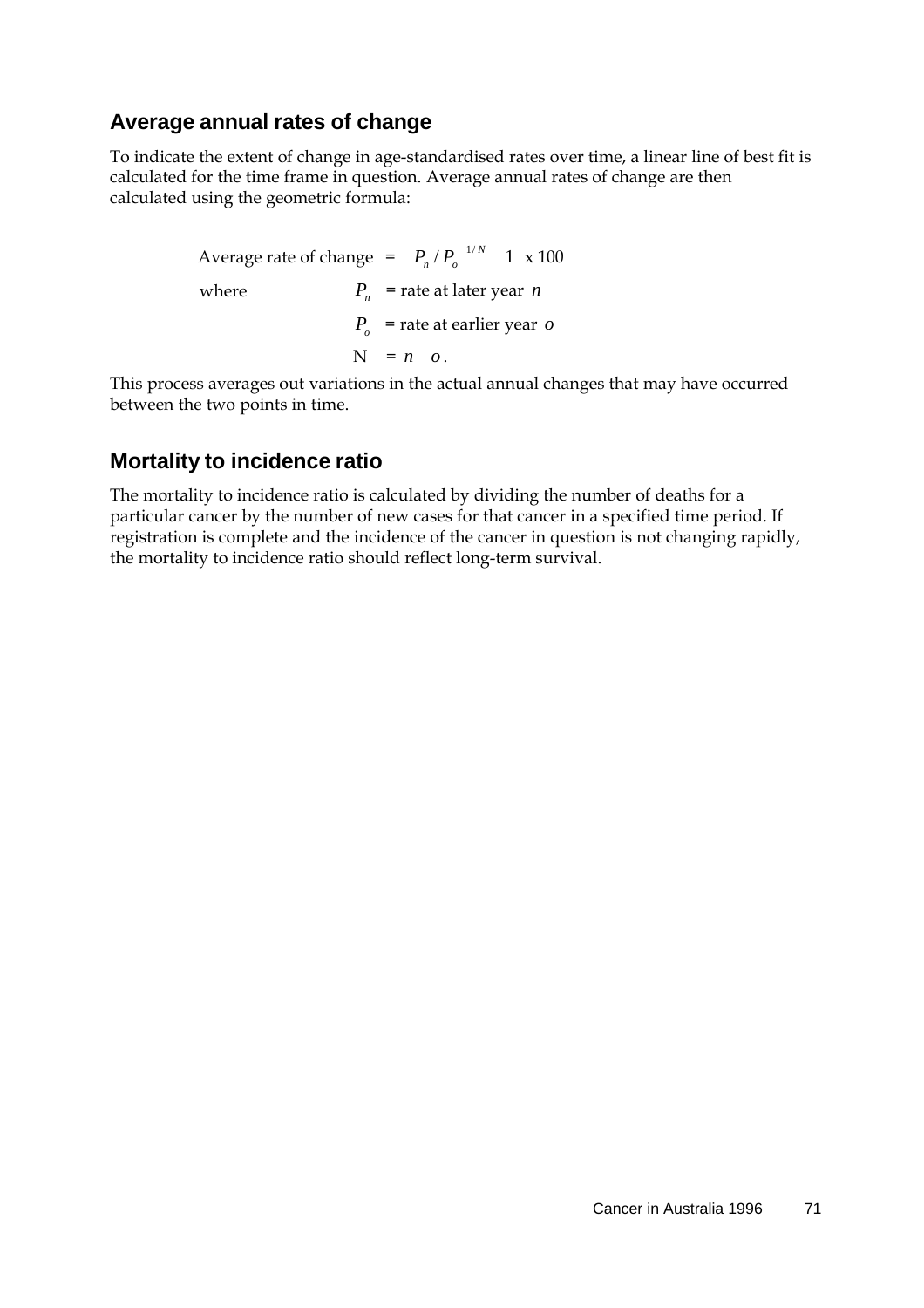## **Appendix C: Population data**

|              |              | 1996           |              |
|--------------|--------------|----------------|--------------|
| Age          | <b>Males</b> | <b>Females</b> | <b>Total</b> |
| $0 - 4$      | 665,611      | 631,438        | 1297,049     |
| $5 - 9$      | 669,251      | 636,798        | 1,306,049    |
| $10 - 14$    | 670,227      | 637,990        | 1,308,217    |
| $15 - 19$    | 655,345      | 623,774        | 1,279,119    |
| $20 - 24$    | 708,906      | 687,960        | 1,396,866    |
| $25 - 29$    | 710,454      | 707,561        | 1,418,015    |
| $30 - 34$    | 720,725      | 723,796        | 1,444,521    |
| $35 - 39$    | 726,660      | 729,327        | 1,455,987    |
| $40 - 44$    | 676,137      | 678,946        | 1,355,083    |
| $45 - 49$    | 654,234      | 639,704        | 1,293,938    |
| $50 - 54$    | 517,520      | 497,412        | 1,014,932    |
| $55 - 59$    | 419,859      | 407,540        | 827,399      |
| $60 - 64$    | 353,827      | 356,656        | 710,483      |
| 65-69        | 337,445      | 354,740        | 692,185      |
| $70 - 74$    | 276,105      | 327,017        | 603,122      |
| $75 - 79$    | 179,593      | 243,799        | 423,392      |
| 80-84        | 105,855      | 176,603        | 282,458      |
| $85+$        | 60,301       | 141,598        | 201,899      |
| <b>Total</b> | 9,108,055    | 9,202,659      | 18,310,714   |

## **Australian resident population 1996**

*Source:* Australian Bureau of Statistics 1997b.

### **Australian Standard Population\* and World Standard Population\*\***

|              | <b>Australian Standard Population (1991)</b> |            | <b>World Standard Population</b> |            |  |
|--------------|----------------------------------------------|------------|----------------------------------|------------|--|
| Age          |                                              | % of total |                                  | % of total |  |
| $0 - 4$      | 1,271,703                                    | 7.4        | 12,000                           | 12.0       |  |
| $5 - 9$      | 1,272,208                                    | 7.4        | 10,000                           | 10.0       |  |
| $10 - 14$    | 1,241,619                                    | 7.2        | 9,000                            | 9.0        |  |
| $15 - 19$    | 1,364,074                                    | 7.9        | 9,000                            | 9.0        |  |
| $20 - 24$    | 1,396,764                                    | 8.1        | 8,000                            | 8.0        |  |
| $25 - 29$    | 1,399,663                                    | 8.1        | 8,000                            | 8.0        |  |
| $30 - 34$    | 1,425,735                                    | 8.2        | 6,000                            | 6.0        |  |
| $35 - 39$    | 1,328,387                                    | 7.7        | 6,000                            | 6.0        |  |
| $40 - 44$    | 1,294,271                                    | 7.5        | 6,000                            | 6.0        |  |
| $45 - 49$    | 1,029,145                                    | 6.0        | 6,000                            | 6.0        |  |
| $50 - 54$    | 846,934                                      | 4.9        | 5,000                            | 5.0        |  |
| $55 - 59$    | 725,950                                      | 4.2        | 4,000                            | 4.0        |  |
| 60-64        | 736,868                                      | 4.3        | 4,000                            | 4.0        |  |
| 65-69        | 671,390                                      | 3.9        | 3,000                            | 3.0        |  |
| $70 - 74$    | 510,755                                      | 3.0        | 2,000                            | 2.0        |  |
| 75-79        | 384,495                                      | 2.2        | 1,000                            | 1.0        |  |
| 80-84        | 229,828                                      | 1.3        | 500                              | 0.5        |  |
| $85+$        | 154,247                                      | 0.9        | 500                              | 0.5        |  |
| <b>Total</b> | 17,284,036                                   | 100.0      | 100,000                          | 100.0      |  |

\* Australian Bureau of Statistics 1993.

\*\* Doll & Smith 1982.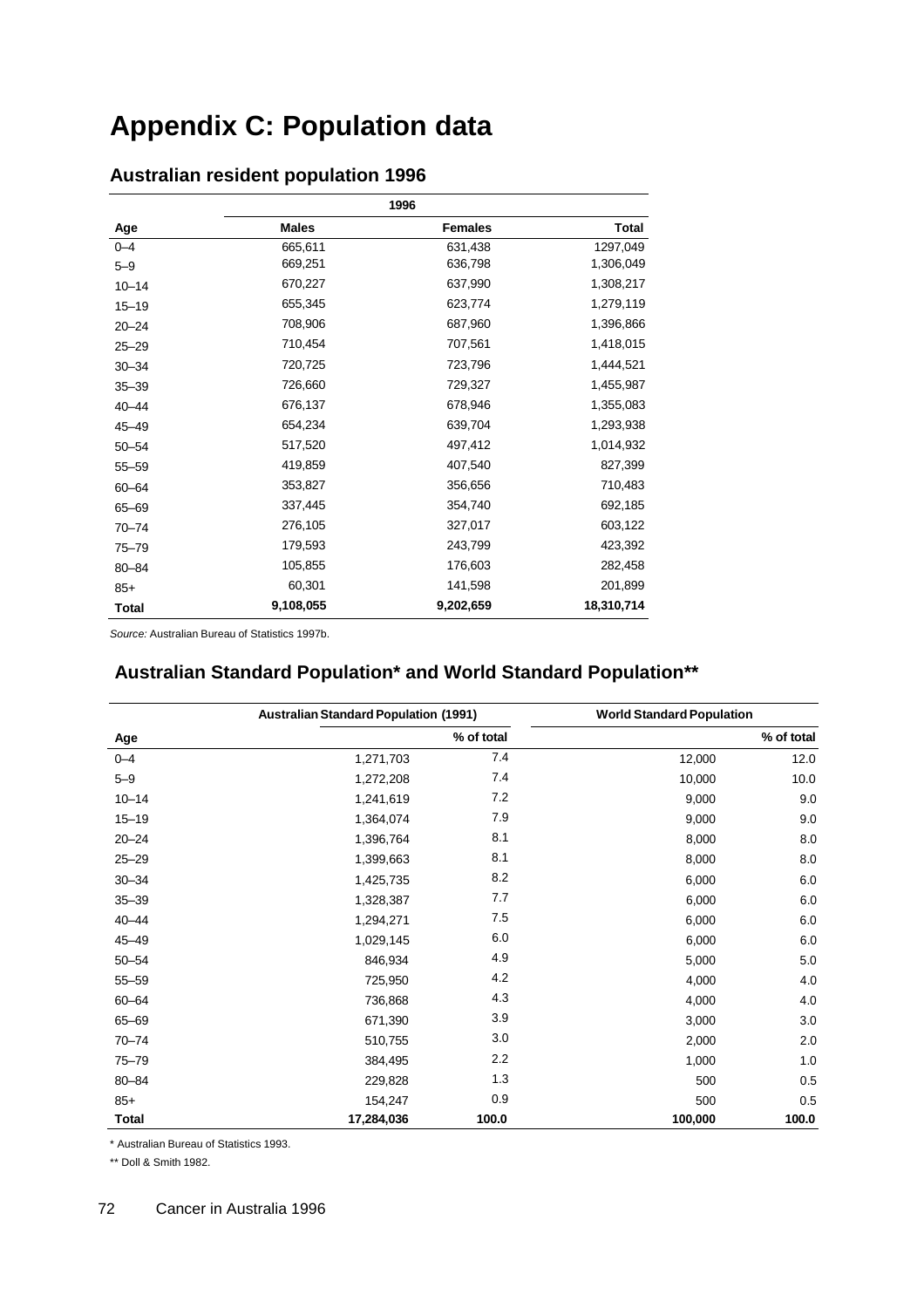## **Appendix D: Cancer registration in Australia**

The table below provides information about cancer registration in Australia. Each State and Territory operates its own registry. Generally, operational guidelines for each of the registries are similar and coincide with the objectives of the International Association of Cancer Registries. Although some registries operate under different coding systems for site, morphology and other variables, the bulk of information is directly comparable and has been reconciled for this publication. The reporting sources of the registries vary according to the local conditions and those bodies named in the legislation. Every attempt is made to report all cancer cases, although not every case will be identified. Cancer registries are dependent upon their reporting sources. Variation in reporting of cancers by age, sex, type, geographical location, country of birth or other variables does occur and may have effects on the final statistics. Occasionally, delays in reporting some case information may extend over several years but this has a minimal effect on the final reported data. In order to minimise the effects on the final reported registration, multiple reporting sources are used to compile case information where possible. Case information is exchanged between registries where there is cause for suspicion of duplicate registration. Further information regarding registry coding practices may be obtained by contacting the Registrar in each State or Territory.

| <b>States and Territories</b>                | <b>NSW</b>      | Vic       | Qld       | <b>WA</b>       | <b>SA</b>         | <b>Tas</b> | <b>ACT</b>                  | <b>NT</b>       |
|----------------------------------------------|-----------------|-----------|-----------|-----------------|-------------------|------------|-----------------------------|-----------------|
| Total population (1996)                      | 6,204,728       | 4,560,155 | 3,338,690 | 1,765,256       | 1,474,253         | 474,443    | 308,251                     | 181,843         |
| Per cent of Australian<br>population         | 33.9            | 24.9      | 18.2      | 9.6             | 8.1               | 2.6        | 1.7                         | 1.0             |
| Per cent of population<br>older than age 65  | 12.6            | 12.5      | 11.2      | 10.4            | 14.0              | 12.7       | 7.3                         | 3.2             |
| No. new cancers (1996)                       | 26,135          | 19,800    | 14,631    | 6,699           | 6,892             | 2,200      | 978                         | 363             |
| First year of population<br>registration     | 1972            | 1982      | 1982      | 1982            | 1977              | 1978       | 1972                        | 1981            |
| Year of legislation                          | 1972            | 1982      | 1982      | 1981            | 1977              | 1992       | 1994                        | 1991            |
| Funding source                               | Pvte-Govt       | Pvte-Govt | Govt      | Govt            | Govt              | Pvte-Govt  | Govt                        | Govt            |
| ICD site coding                              | ICD-9           | ICD-9     | ICD-9     | ICD-O-1         | ICD-9             | ICD-9      | ICD-9                       | ICD-9           |
| Morphology coding                            | SNOMED-II       | $ICD-O-2$ | $ICD-O-2$ |                 | ICD-O-2 SNOMED-II |            | ICD-O-2 SNOMED-II SNOMED-II |                 |
| <b>Reporting sources</b>                     |                 |           |           |                 |                   |            |                             |                 |
| Public hospitals                             | Yes             | Yes       | Yes       | $No*$           | Yes               | Yes        | Yes                         | Yes             |
| Private hospitals                            | Yes             | Yes       | Yes       | No <sup>*</sup> | Yes               | Yes        | Yes                         | No              |
| <b>Repatriation hospitals</b>                | Yes             | Yes       | Yes       | $No*$           | Yes               | Yes        | Yes                         | No              |
| Pathology laboratories                       | Yes             | Yes       | Yes       | Yes             | Yes               | Yes        | Yes                         | Yes             |
| Radiotherapy units                           | Yes             | Yes       | Yes       | Yes             | Yes               | Yes        | Yes                         | No              |
| Nursing homes                                | Yes             | No        | Yes       | No              | <b>No</b>         | $No*$      | Yes                         | No              |
| Registrar of Births,<br>Deaths and Marriages | Yes             | Yes       | Yes       | Yes             | Yes               | Yes        | Yes                         | Yes             |
| <b>Doctors</b>                               | No <sup>*</sup> | $No*$     | $No*$     | No*             | No <sup>*</sup>   | $No*$      | No <sup>*</sup>             | No <sup>*</sup> |

\* Data are provided on special request only.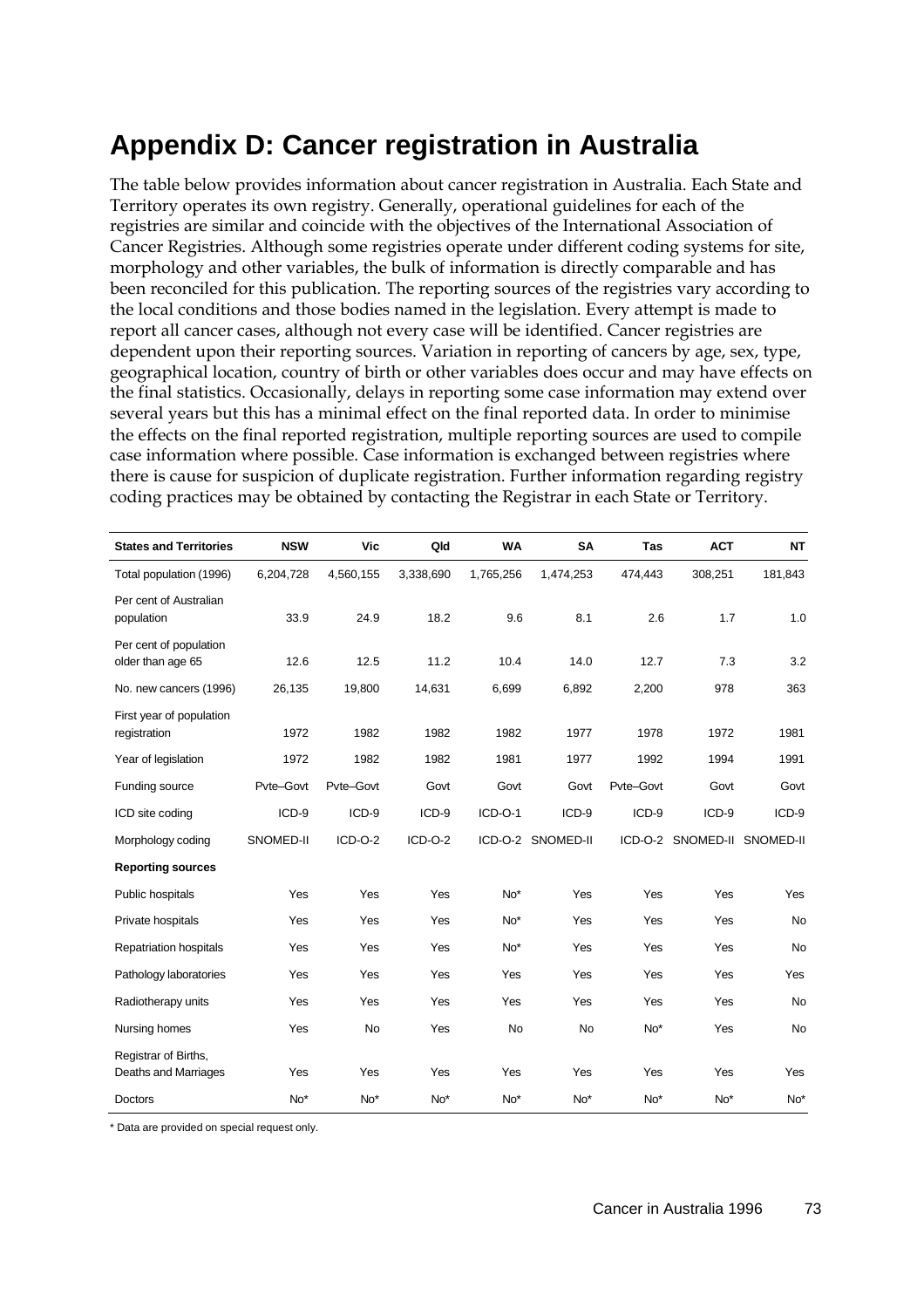## **Appendix E: Cancer registries contact list**

#### **Cancer Research and Registers Division**

NSW Cancer Council Locked Mail Bag No. 1 KINGS CROSS NSW 2011

Phone: 02 9334 1902 Fax: 02 9368 0843 E-mail: [ccr@nswcc.org.au](mailto:ccr@nswcc.org.au) Home page: [www.nswcc.org.au](http://www.nswcc.org.au/)

Director: Professor Bruce Armstrong E-mail: [brucea@nswcc.org.au](mailto:brucea@nswcc.org.au) Phone: 02 9334 1901

Registry Manager: Ms Elizabeth Tracey E-mail: [etracey@nswcc.org.au](mailto:etracey@nswcc.org.au) Phone: 02 9334 1974

#### **Victorian Cancer Registry**

Anti-Cancer Council of Victoria 1 Rathdowne Street CARLTON SOUTH VIC 3053

Phone: 03 9635 5000 Fax: 03 9635 5210 Home page: [www.accv.org.au](http://www.accv.org.au/)

Director: Professor Graham Giles E-mail: [ggg@accv.org.au](mailto:ggg@accv.org.au) Phone: 03 9635 5154

Registrar: Ms Kathryn Whitfield E-mail: [kathryn@accv.org.au](mailto:kathryn@accv.org.au)  Phone: 03 9635 5160

Statistician: Mrs Vicky Thursfield E-mail: [vickyt@accv.org.au](mailto:vickyt@accv.org.au) Phone: 03 9635 5162

#### **Queensland Cancer Registry**

Queensland Department of Health GPO Box 48 BRISBANE QLD 4001

Phone: 07 3258 2331 Fax: 07 3258 2345

Director: Dr Ian Ring E-mail: [ian\\_ring@health.qld.gov.au](mailto:ian_ring@health.qld.gov.au) Phone: 07 3234 0921 Fax: 07 3234 1529

Registrar: Mrs Judy Symmons E-mail: [judith\\_symmons@health.qld.gov.au](mailto:judith_symmons@health.qld.gov.au) Phone: 07 3258 2333 Fax: 07 3258 2345

#### **Western Australian Cancer Registry**

Health Information Centre, Health Department of Western Australia PO Box 8172 Stirling St PERTH WA 6849

Phone: 08 9222 4022/4249 Fax: 08 9222 4236 Home page: [www.health.wa.gov.au](http://www.health.wa.gov.au/) E-mail: [wacanreg@health.wa.gov.au](mailto:wacanreg@health.wa.gov.au)

Director & Registrar: Dr Tim Threlfall E-mail: [tim.threlfall@health.wa.gov.au](mailto:tim.threlfall@health.wa.gov.au)

#### **South Australian Cancer Registry**

Epidemiology Branch, Public & Environmental Health Service, Dept of Human Services PO Box 6 RUNDLE MALL SA 5000 Phone: 08 8226 6372 Fax: 08 8226 6291

Director: Associate Professor David Roder Phone: 08 8226 6350 E-mail: [David.Roder@dhs.sa.gov.au](mailto:David.Roder@dhs.sa.gov.au)

Registrar: Ms Lesley Milliken E-mail: [Lesley.Milliken@dhs.sa.gov.au](mailto:Lesley.Milliken@dhs.sa.gov.au) Phone: 08 8226 6372

Medical Officer/Epidemiologist: Dr Wayne Clapton Phone: 08 8226 6362 E-mail: [Wayne.Clapton@dhs.sa.gov.au](mailto:Wayne.Clapton@dhs.sa.gov.au)

#### **Tasmanian Cancer Registry**

Menzies Centre for Population Health Research GPO Box 252-23 HOBART TAS 7001

Phone: 03 6226 7714 Fax: 03 6226 7704

Director: Professor Terry Dwyer E-mail: [T.Dwyer@utas.edu.au](mailto:T.Dwyer@utas.edu.au) Phone: 03 6226 7702

Registrar: Ms Rosie Ashbolt E-mail: [rosemary.ashbolt@utas.edu.au](mailto:rosemary.ashbolt@utas.edu.au)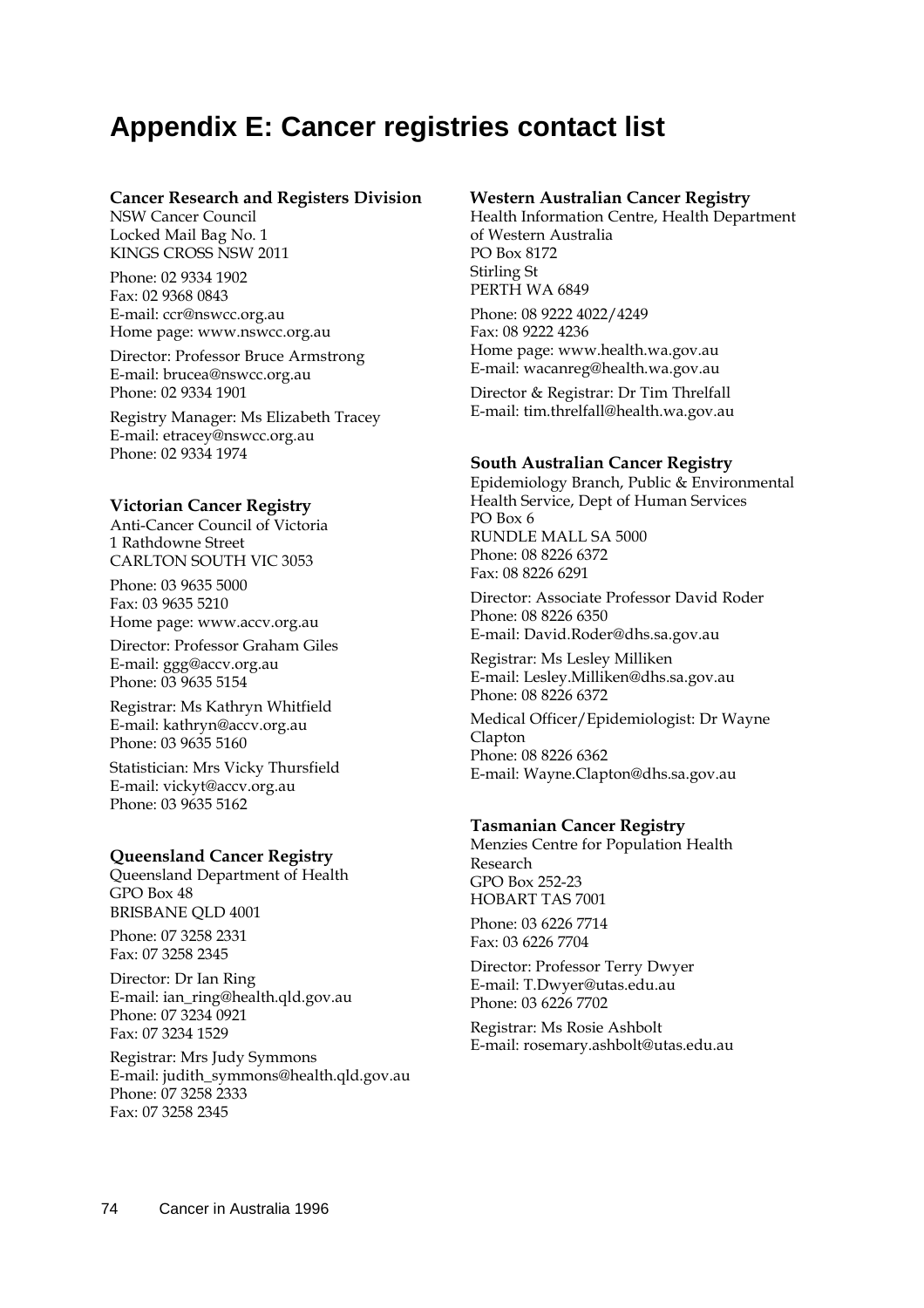#### **Northern Territory Cancer Registry**

Epidemiology & Statistics Branch Territory Health Services PO Box 40596 CASUARINA NT 0811

Phone: 08 8999 2977 Fax: 08 8999 2618

Director & Registrar: Mr Edouard [D'Espaignet](mailto:edouard.despaignet@dwnhhse.health.nt.gov.au)  E-mail: [edouard.despaignet@dwnhhse.health.nt.gov.au](mailto:edouard.despaignet@dwnhhse.health.nt.gov.au) Phone: 08 8999 2933 Fax: 08 8999 2700

Epidemiologist: Mr Michael Pearce E-mai[l:](mailto:michael.pearce@dwnhhse.health.nt.gov.au) [michael.pearce@dwnhhse.health.nt.gov.au](mailto:michael.pearce@dwnhhse.health.nt.gov.au) Phone: 08 8999 2540

#### **Australian Capital Territory Cancer Registry**

Clinical Epidemiology & Health Outcomes Centre Level 2, Building 6 The Canberra Hospital PO Box 11 WODEN ACT 2606

Phone: 02 6244 4276 Fax: 02 6244 4138

Director: Dr Bruce Shadbolt E-mail: [bruce\\_shadbolt@dpa.act.gov.au](mailto:bruce_shadbolt@dpa.act.gov.au) Phone: 02 6244 4288 Fax: 02 6244 4138

Registrar: Ms Barbara Stuart-Harris E-mail: [barbara\\_stuartharris@dpa.act.gov.au](mailto:barbara_stuartharris@dpa.act.gov.au) Phone: 02 6244 4285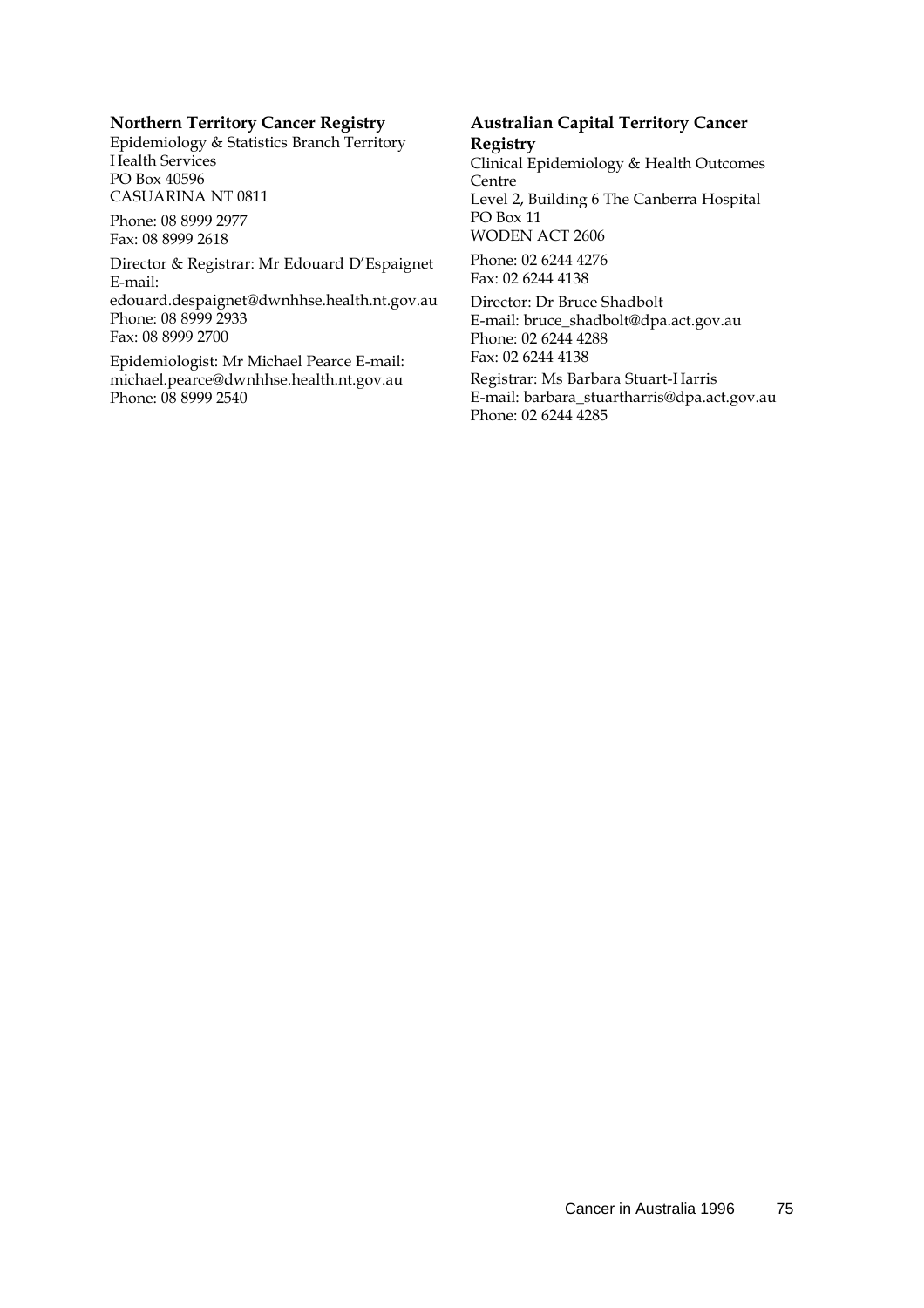# **Glossary**

**AACR:** Australasian Association of Cancer Registries

**ABS:** Australian Bureau of Statistics

**ACT:** Australian Capital Territory—a land-locked Territory of Australia situated within the State of New South Wales on the eastern seaboard with a population of 308,251 (1996). Its capital city is Canberra, which is also Australia's capital city.

**AIHW:** Australian Institute of Health and Welfare

**AS Rate:** age-standardised rate

**Cancer (malignant neoplasm):** a term used to describe one of several diseases which result when the process of cell division, by which tissues normally grow and renew themselves, becomes uncontrolled and leads to the development of malignant cells. These cancer cells multiply in an uncoordinated way, independently of normal growth control mechanisms, to form a tumour. This tumour may expand locally by invasion or systemically by metastasis via the lymphatic or vascular systems. If left untreated most malignant tumours will eventually result in death. (*See* What is cancer? page 1.)

**Cancer death:** a death for which the underlying cause is indicated as cancer. Persons with cancer who die of other causes are not counted in the death statistics in this publication.

**CI:** Confidence interval.

**CNS:** Central nervous system.

**Epidemiology:** the quantitative study of the distribution and determinants of health-related states and events in populations, and the application of this study to the control of health problems.

**IACR:** International Association of Cancer Registries

**ICD-9:** International Classification of Disease—a coding system used to identify the primary site of the malignancy. This classification is in its ninth revision.

**Incidence:** see **new cancer case** 

**MIR:** Mortality to incidence ratio

**Mortality:** see **cancer death**

**NCSCH:** National Cancer Statistics Clearing House

**New cancer case:** a person who has a new cancer diagnosed for the first time. One person may have more than one cancer and therefore may be counted twice in incidence statistics if it is decided that the two cancers are not of the same origin. This decision is based on a series of principles set out in more detail in a publication by Jensen et al. (1991).

**NSW:** New South Wales—a State of Australia on the eastern seaboard which has the largest capital city in Australia, Sydney, and a population of 6,204,728 (1996).

**NHL:** Non-Hodgkin's lymphoma.

**NMSC:** Non-melanocytic skin cancers.

**NT:** Northern Territory—a Territory in the north of Australia with a population of 181,843 (1996) and Darwin as its capital city.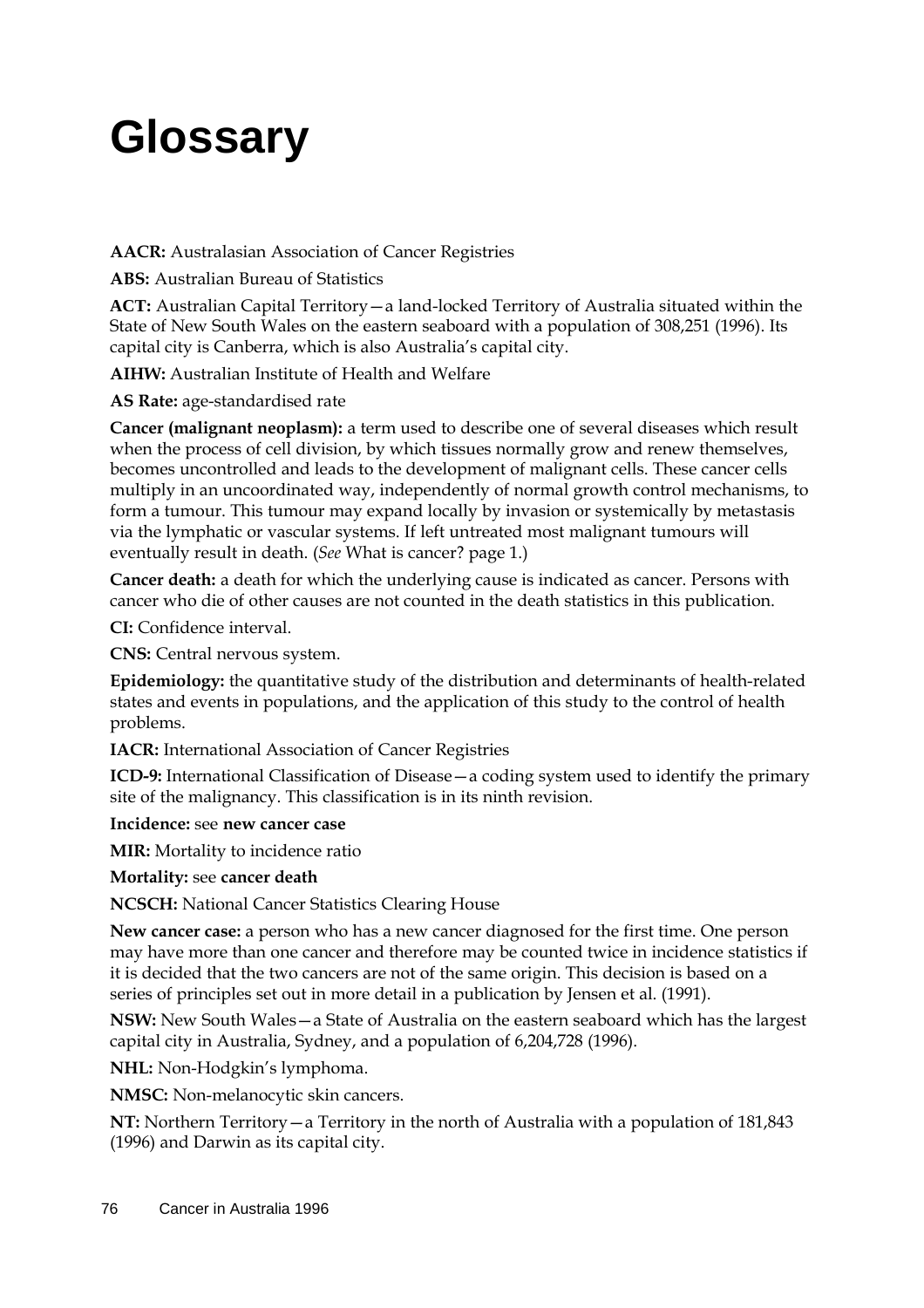**PSA:** prostate-specific antigen

**PYLL:** person-years of life lost

**Qld:** Queensland—a State in the north-east of Australia with a population of 3,338,690 (1996) and Brisbane as its capital city.

**SA:** South Australia—a State in the southern part of Australia with a population of 1,474,253 (1996) and Adelaide as its capital city.

**SNOMED:** Systematised Nomenclature of Medicine

**Tas:** Tasmania—an island State in the south-east of Australia with a population of 474,443 (1996) and Hobart as its capital city.

**Vic:** Victoria—a State in the south-east of Australia with a population of 4,560,155 (1996) and Melbourne as its capital city.

**WA:** Western Australia—the largest State in Australia, located in the west with a population of 1,765,256 (1996) and Perth as its capital city.

**WHO:** World Health Organization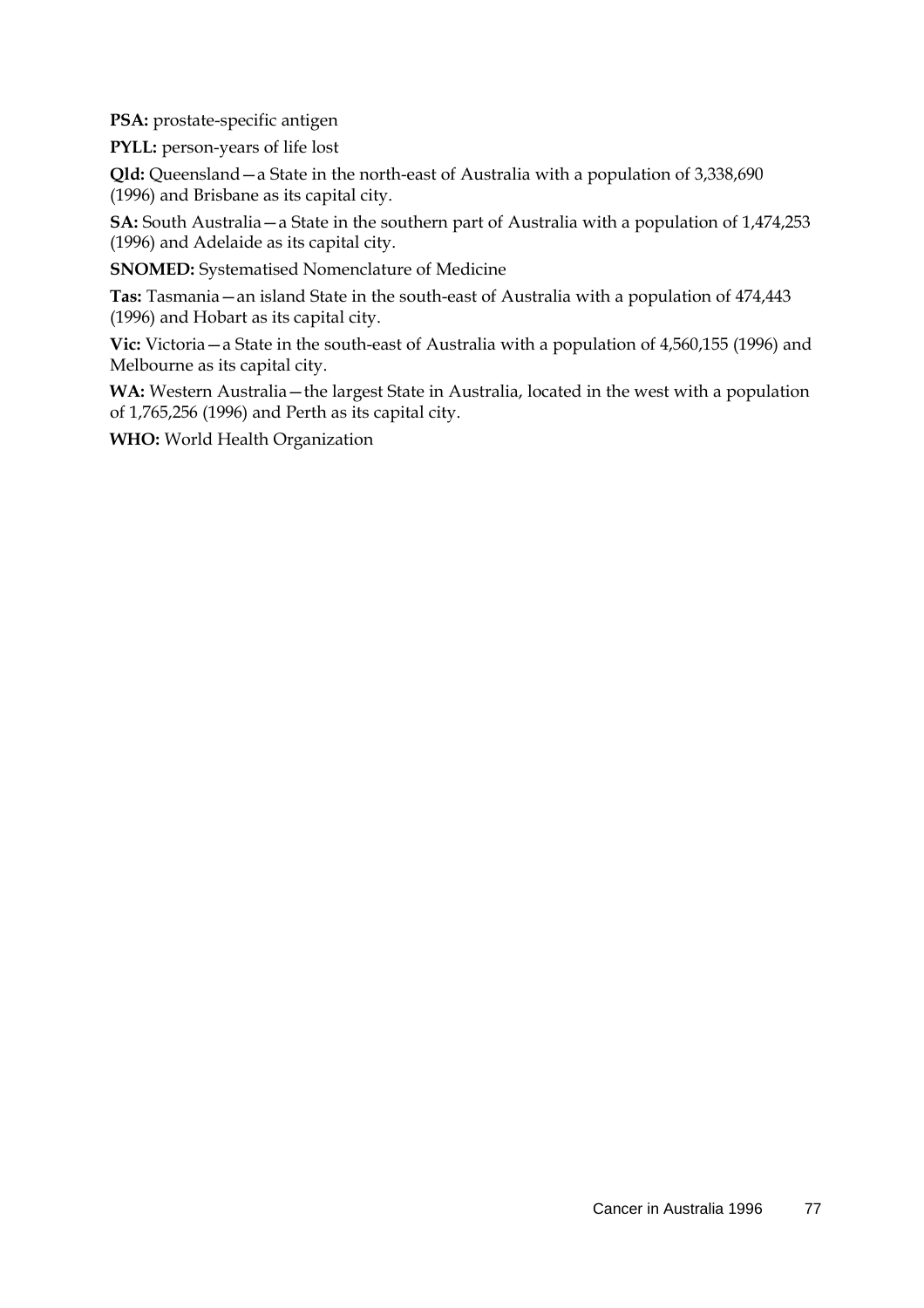# **References**

Australian Bureau of Statistics (ABS) 1993. Estimated resident population by sex and age, States and Territories of Australia, June 1987 to June 1992. Cat. no. 3201.0. Canberra: Australian Bureau of Statistics.

Australian Bureau of Statistics (ABS) 1997a. National Health Survey, summary results, Australian States and Territories. Cat. no. 4368.0. Canberra: Australian Bureau of Statistics.

Australian Bureau of Statistics (ABS) 1997b. Estimated resident population by sex and age, States and Territories of Australia, June 1992 to June 1997. Cat. no. 3201.0. Canberra: Australian Bureau of Statistics.

Australian Institute of Health and Welfare (AIHW) 1995. Australian Health Indicators Bulletin. Canberra: Australian Institute of Health and Welfare no. 4 (June).

d'Espaignet ET, Measey ML, Condon JR, Jelfs P & Dempsey KE 1996. Cancer in the Northern Territory 1987–1993. Darwin: Territory Health Services.

Doll R & Smith PG 1982. Comparison between cancer registries: age-standardised rates. In: Waterhouse J, Shanmugaratnum K, Muir C, eds. Cancer incidence in five continents. Volume IV, Scientific Publications no. 42. Lyon: International Agency for Research on Cancer, chapter 11.

English DR, Holman CDJ, Milne E, Winter MG, Hulse GK, Codde JP et al. 1995. The quantification of drug caused morbidity and mortality in Australia 1995. Canberra: Commonwealth Department of Human Services and Health.

Giles GG, Armstrong BK & Smith LN 1987. Cancer in Australia 1982. Canberra: Australasian Association of Cancer Registries and the Australian Institute of Health and Welfare.

Holman CDJ, Hatton WM, Armstrong BK & English DR 1987. Cancer mortality trends in Australia volume II 1910–1984. Perth: Health Department of Western Australia.

International Agency for Research on Cancer 1997. Cancer Incidence in Five Continents. IARC Scientific Publications No. 143, Lyon.

Jensen OM, Parkin DM, Machennan R, Muir C, eds 1991. Cancer registration: principles and methods. Lyon: International Agency for Research on Cancer.

Staples M, Marks R & Giles G 1998. Trends in the incidence of non-melanocytic skin cancer (NMSC) treated in Australia 1985–1995: are primary prevention programs starting to have an effect? International Journal of Cancer 78:144–48.

Smith DP, Armstrong BK & Saunders R 1998. Patterns of Prostate Specific Antigen (PSA) Testing in Australia in 1992 to 1996; an examination of Medicare data. Sydney: NSW Cancer Council.

Threlfall TJ, English DR & Rouse IL 1998. Prostate cancer in Western Australia: trends in incidence and mortality from 1985 to 1996. Medical Journal of Australia 169:21–24.

World Health Organization 1977. International Classification of Diseases. Manual of the International Statistical Classification of Diseases, Injuries and Causes of Death. Ninth Revision conference 1975. Geneva: World Health Organization.

World Health Organization 1996. World Health Statistics 1995. Geneva: World Health Organization.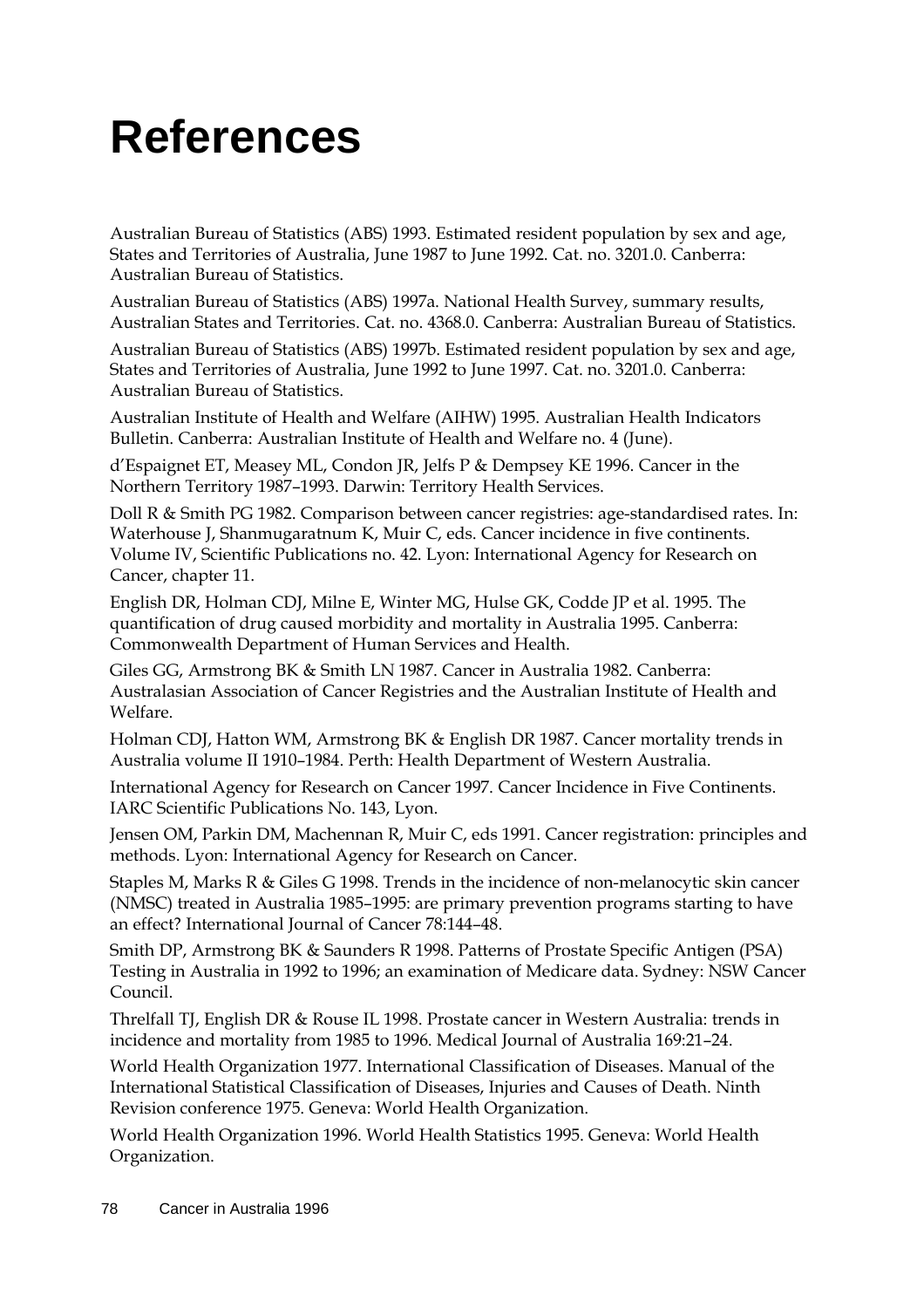World Health Organization 1998. World Health Statistics 1996. Geneva: World Health Organization.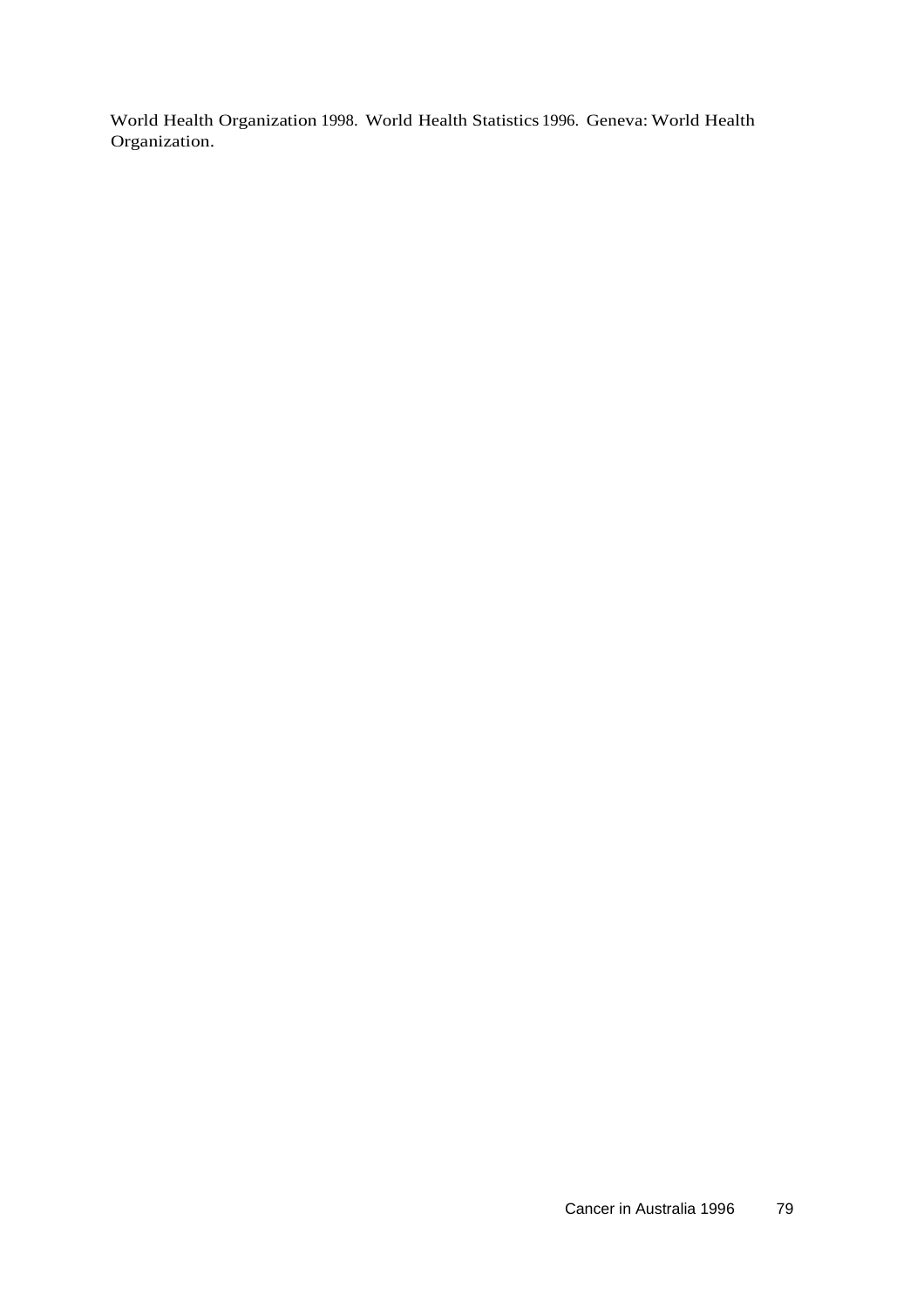# **Related publications**

A list of related publications from State and Territory cancer registries follows.

# **New South Wales**

Coates M & Armstrong B 1999. Cancer in New South Wales. Incidence and mortality 1996. Sydney: NSW Cancer Council, 1999.

Coates M, Kricker A & Armstrong B 1999. Breast cancer in New South Wales in 1997. Cancer Information Update No. 7. Sydney: NSW Cancer Council, February 1999.

Supramaniam R, Smith D, Coates M & Armstrong B 1999. Survival from cancer in New South Wales in 1980 to 1995. Sydney: NSW Cancer Council.

Lewis N, Nguyen H, Smith D, Coates M & Armstrong B 1999. Cancer maps for New South Wales: variation by Local Government Area 1991 to 1995. Sydney: NSW Cancer Council.

Farac K, Smith D, Sweeny A, Kricker A, Bilous M & Armstrong B 1999. Pathology of breast cancer in New South Wales women in 1995. Sydney: NSW Cancer Council.

Coates M 1999. Pancreatic cancer in New South Wales, 1972 to 1996. Melanoma rates still rising. Cervical cancer rates continue to fall. Cancer Information Update No. 8. Sydney: NSW Cancer Council, June 1999.

Armstrong B 1999. The role of cancer registries in cancer control: a reassessment from experience of the New South Wales Central Cancer Registry. Journal of Registry Management 26:51–5.

Grulich A, Wan X, Law M, Coates M & Kaldor J 1999. Risk of cancer in people with AIDS. AIDS: 13: 839–44.

Kricker A, Armstrong B, Smith D, Bilous M, Camaris C, Mayer A & Pisarianos T 1999. An audit of breast cancer pathology reporting in Australia in 1995. British Journal of Cancer 80: 563–8.

Kricker A, Farac K, Smith D, Sweeny A, McCredie M & Armstrong B 1999. Breast cancer in New South Wales in 1972–1995: tumour size and the impact of mammographic screening. International Journal of Cancer 81: 877–80.

McCredie M, Williams S & Coates M 1999. Cancer mortality in east and south-east Asian migrants to New South Wales, Australia 1975–1995. British Journal of Cancer 79: 1277–82.

McCredie M, Williams S & Coates M 1999. Cancer mortality in migrants from the British Isles and continental Europe to New South Wales, Australia, 1975–1995. International Journal of Cancer 83: 179–82.

Supramaniam R, Smith D, Coates M, Hayes L & Armstrong B 1998. Breast cancer survival in New South Wales in 1997 to 1995. Sydney: NSW Cancer Council.

Coory M & Armstrong B 1998. Cancer incidence and projections for Area and Rural Health Services in New South Wales. Sydney: NSW Cancer Council.

Coates M, Smith D & Mon M 1998. Brain cancer in NSW. Incidence and mortality increasing over two decades. Cancer Information Update No. 4. Sydney: NSW Cancer Council, January 1998.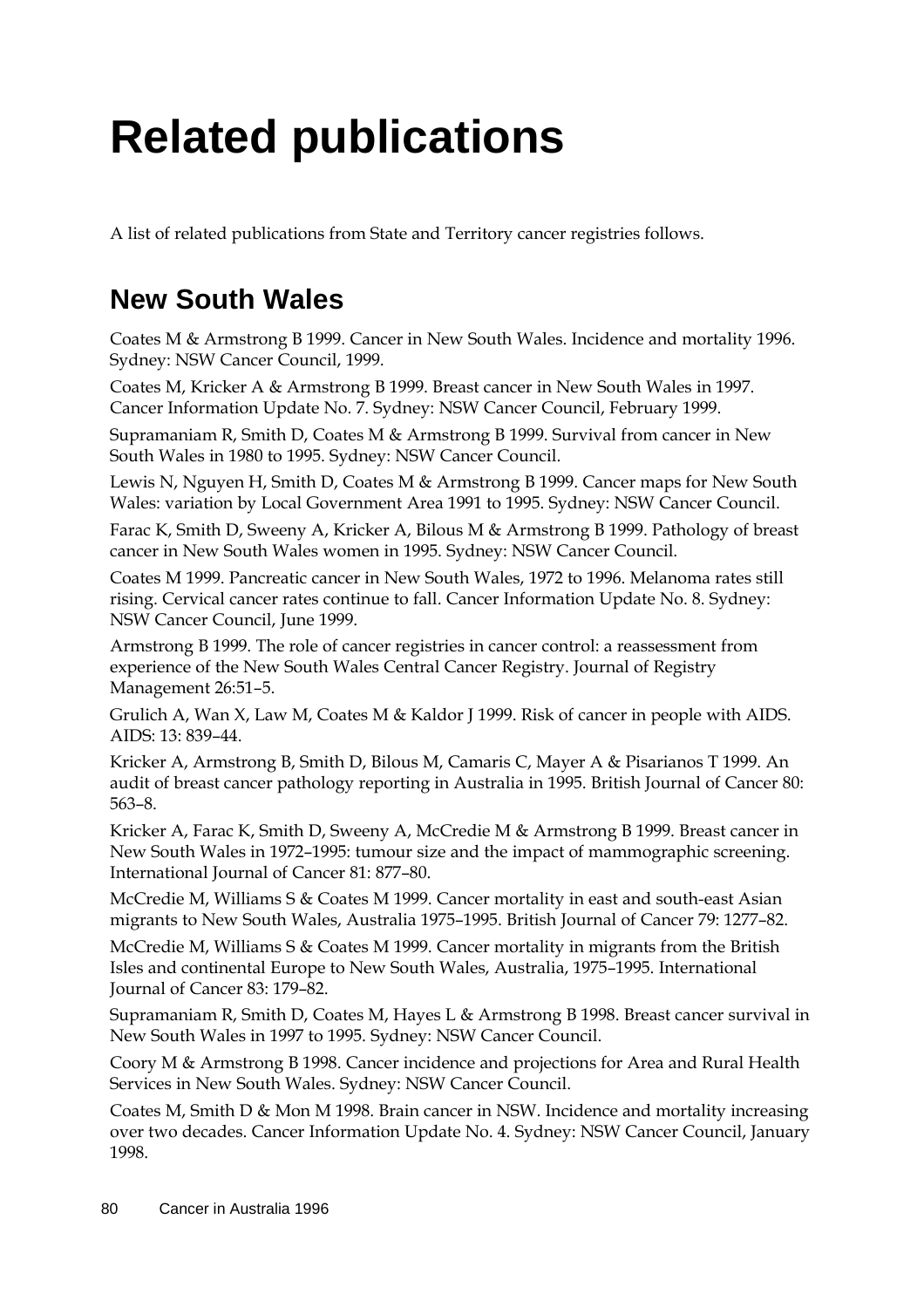McCredie M 1998. Second primary cancers in NSW. Cancer Information Update No. 4. Sydney: NSW Cancer Council, January 1998.

Smith DP, Armstrong BK & Saunders R 1998. Patterns of Prostate Specific Antigen (PSA) Testing in Australia in 1992 to 1996: an examination of Medicare data. Sydney: NSW Cancer Council.

Smith DP, Supramaniam R, Coates MS & Armstrong BK 1998. Prostate cancer in New South Wales in 1972 to 1994. Sydney: NSW Cancer Council.

Bell J, McCredie M, Coates MS & Armstrong BK 1997. Trends in colorectal cancer incidence and mortality in New South Wales 1973–1992. Medical Journal of Australia 166:178–181.

McCredie M, Macfarlane G, Bell J & Coates M 1997. Second primary cancers following cancers of the colon and rectum in New South Wales, Australia, 1972–1991. Cancer Epidemiology, Biomarkers and Prevention 6: 155–160.

Nguyen HL, Armstrong BK & Coates MS 1997. Cutaneous melanoma in NSW in 1983 to 1995. Sydney: NSW Cancer Council.

Taylor R 1997. Breast cancer five-year survival, by New South Wales regions, 1980 to 1991. Australian and New Zealand Journal of Public Health 21:206–210.

Taylor R & Coates M 1997. Breast cancer five-year survival in NSW women 1972–1991. Australian and New Zealand Journal of Public Health 21:199–205.

Taylor R & McNeil D 1997. Projections of incidence of major cancers in NSW to 2001. Sydney: NSW Cancer Council.

Bell J, Coates M, Day P & Armstrong B 1996. Colorectal cancer in NSW in 1972 to 1993. Sydney: NSW Cancer Council.

Grulich AE, Wan X, Coates M, Day P & Kaldor J 1996. Validity of a non-personally identifying method of linking cancer and AIDS register data. Journal of Epidemiology and Biostatistics 1:207–212

Kricker A, Bell J, Coates M & Taylor R 1996. Cancer of the cervix in New South Wales in 1972–92. Sydney: NSW Cancer Council.

McCredie M, Coates M, Bilous M, Kricker A & Hoyer A 1996. Rising incidence of breast cancer in New South Wales, Australia: real increase or earlier detection? Journal of Epidemiology and Biostatistics 1:25–29.

McCredie M, Coates M, Churches T & Rogers J 1996. Rising incidence of prostate cancer in Australia—a result of 'screening'? Journal of Epidemiology and Biostatistics 1:99–105.

McCredie MRE, Macfarlane GJ, Coates MS & Osborn RA 1996. Risk of second malignant neoplasms following female genital tract cancers in New South Wales (Australia), 1972–91. International Journal of Gynaecological Cancer 6:362–368.

McCredie M, Macfarlane G, Stewart JH & Coates M 1996. Second primary cancers following cancers of the kidney and prostate in New South Wales (Australia), 1972–91. Cancer Causes Control 7:337–344.

Smith D, Taylor R & Coates M 1996. Socio-economic differentials in cancer incidence and mortality in urban New South Wales, 1987–1991. Australian and New Zealand Journal of Public Health 20:129–137.

Taylor R, Bell J, Coates M, Churches T & Wain G 1996. Cervical cancer in NSW women: fiveyear survival 1972–1991. Australian and New Zealand Journal of Public Health 20:413–420.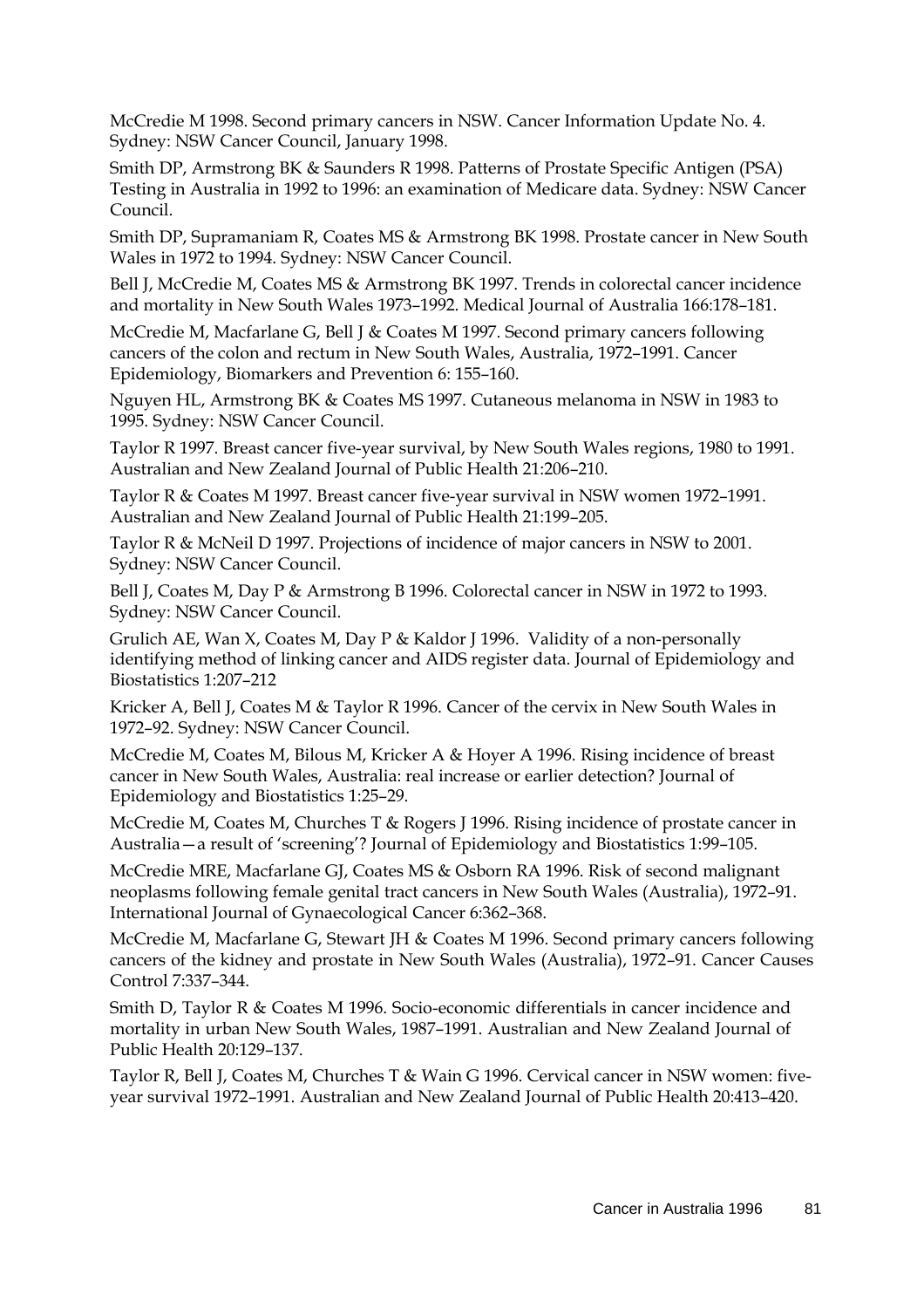Fritschi L, Coates M & McCredie M 1995. Incidence of cancer among New South Wales adolescents: which classification scheme describes adolescent cancers better? International Journal of Cancer 60:355–360.

Grulich A, McCredie M & Coates M 1995. Cancer incidence in Asian migrants to New South Wales, Australia. British Journal of Cancer 71:400–408.

McCredie M 1995. Is the marked increase in reported incidence of prostate cancer due to earlier detection? Cancer Forum 19:7–12.

# **Victoria**

Kavanagh AM, Brown R, Fortune D, Mulvany N, Scurry J & Giles GG (in press). Misclassification of microinvasive cervical cancer and carcinoma-in-situ of the cervix. International Journal of Gynecological Cancer.

Giles GG, Whitfield K, Thursfield V & Staples M 1999. Cancer in Victoria 1996. CANSTAT 28.

Staples M, Marks R & Giles G 1998. Trends in the incidence of non-melanocytic skin cancer (NMSC) treated in Australia 1985–1995: are primary prevention programs starting to have an effect? International Journal of Cancer 78:144–48.

Giles GG, Whitfield K, Thursfield V & Staples M 1998. Cancer in Victoria 1995. CANSTAT 27.

Giles GG & Thursfield V 1997. Bowel cancer. CANSTAT 26.

Giles GG & Thursfield V 1997. Cancer in Victoria 1994. CANSTAT 25.

Giles GG & Thursfield V 1997. Trends in cancer mortality, Australia 1910–1994. CANSTAT 24.

Giles GG 1997. Cancer registration and cancer control in Australia. Proceedings of the International Symposium 'Cancer Epidemiology and Control in the Asia-Pacific Region', Kobe, Japan 1–3 December 1997.

Thompson SC, Lin A, Warren R, Giles GG & Crofts N 1997. Risk factors associated with hepatocellular carcinoma notified to the Anti-Cancer Council in Victoria 1991–92. Australian and New Zealand Journal of Public Health 21:626–630.

Giles GG 1996. Cancer in Australia: The experience of men. Cancer Forum 20:117–120.

Giles GG, Armstrong BK, Burton RC, Staples MP & Thursfield V 1996. Has melanoma mortality in Australia stopped rising? British Medical Journal 312:1121–5.

Giles GG & Thursfield V 1996. Trends in skin cancer in Australia. Cancer Forum 20:188–191.

Giles GG & Thursfield V 1996. Cancer in adolescents and young adults. CANSTAT 23.

Green A, McCredie M & Giles G 1996. Occurrence of melanomas on the upper and lower limbs in eastern Australia. Melanoma Research 6:387–394.

McMichael A & Giles GG 1996. Have increases in ultraviolet solar exposure contributed to the rise in incidence of non-Hodgkin's lymphoma? British Journal of Cancer 73:945–950.

Mitchell H & Giles GG 1996. Cancer diagnosis after a report of negative cervical cytology. Medical Journal of Australia 164:270–273.

Thomas RJS, Lade S, Giles GG & Thursfield V 1996. The epidemiology of oesophageal carcinoma in Victoria with emphasis on incidence trends. Australian and New Zealand Journal of Surgery 66:271–275.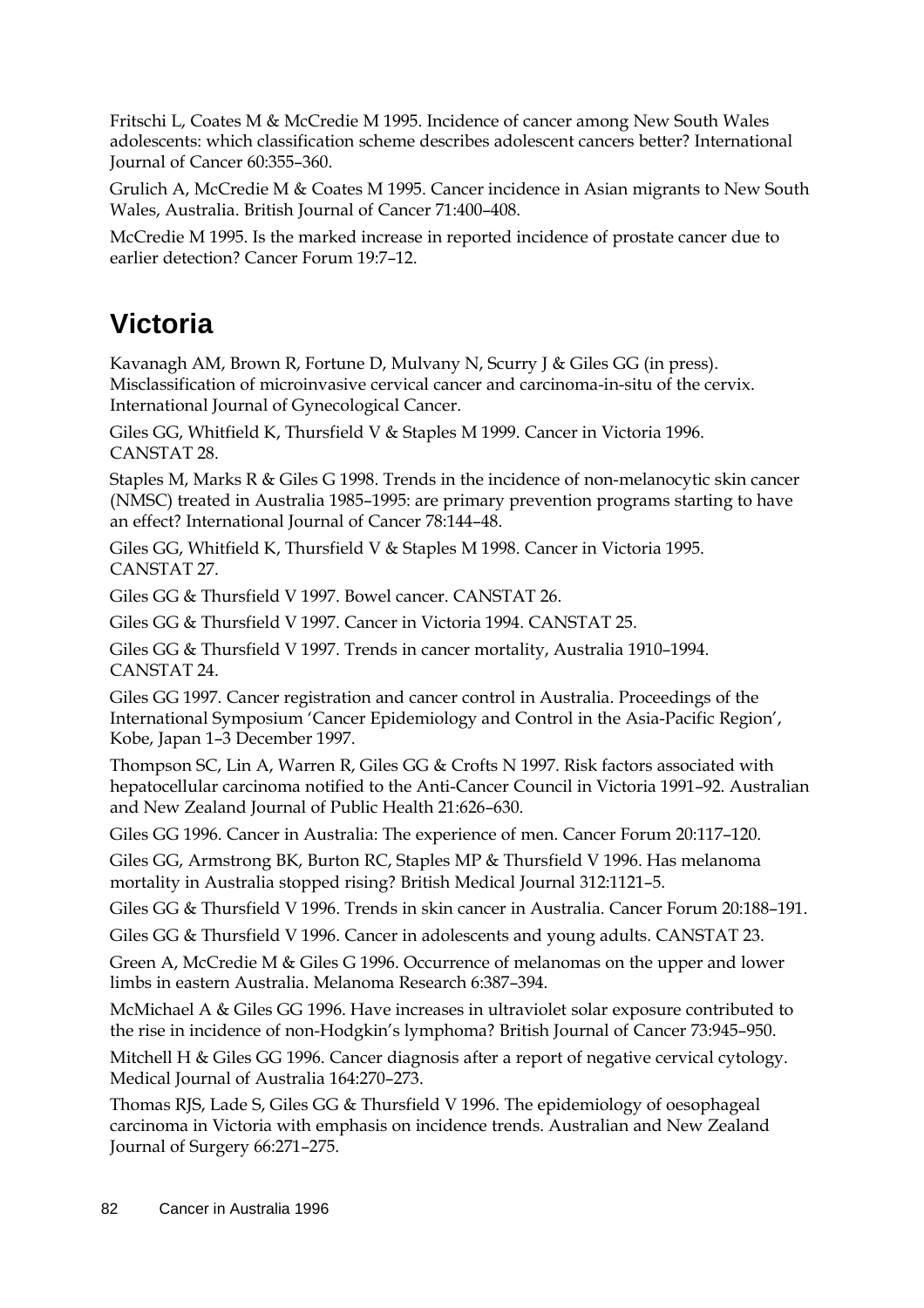Giles GG, Staples M, McCredie MRE, Coates M & Farrugia H 1995. Multiple primary melanomas: an analysis of cancer registry data from Victoria and New South Wales. Melanoma Research 5:433–438.

Giles GG, Waters K, Thursfield V & Farrugia H 1995. Childhood cancer in Victoria, Australia, 1970–1989. International Journal of Cancer 63:794–797.

Thursfield V, Giles GG & Staples M 1995. Skin cancer. CANSTAT 20.

Venn A, Watson L, Lumley J, Giles G, King C & Healy D 1995. Incidence of breast and ovarian cancer after infertility and IVF. Lancet 346:995–1000.

## **Queensland**

Baade P, Coory M & Ring I 1999. Cancer in Queensland: trends in incidence and mortality for selected cancer sites. Brisbane: Health Information Centre, Queensland Health.

Coory M & Tong S 1999. An update on screening for colorectal cancer. Information Circular No. 47. Brisbane: Health Information Centre, Queensland Health.

Coory M & Byrne D 1999. Breast Cancer and BreastScreen Queensland. Information Circular No. 46. Brisbane: Health Information Centre, Queensland Health.

Coory M, Thompson A & Muller J 1999. Cervical cancer and the Queensland Cervical Cancer Screening Program. Information Circular No. 51. Brisbane: Health Information Centre, Queensland Health.

Baade P 1999. Cancer in Queensland. Information Circular No. 52. Brisbane: Health Information Centre, Queensland Health.

Queensland Cancer Registry 1998. Cancer in Queensland. Incidence and mortality 1986– 1995. Brisbane: Health Information Centre, Queensland Health.

Health Information Centre 1996. Health of Queenslanders, status report. Brisbane: Queensland Health.

# **Western Australia**

Threlfall TJ & Thompson J 1999. Cancer incidence and mortality in Western Australia, 1996. Statistical Series No. 55. Perth: Health Department of Western Australia.

Threlfall TJ, English DR & Rouse IL 1998. Prostate cancer in Western Australia: trends in incidence and mortality from 1985 to 1996. Medical Journal of Australia 169:21–24.

Threlfall TJ & Thompson JR 1997. Cancer incidence and mortality in Western Australia, 1995. Statistical Series No. 51. Perth: Health Department of Western Australia.

Threlfall TJ 1997. Cancer incidence and mortality projections for Western Australia, 1996– 2001. Statistical Series No. 50. Perth: Health Department of Western Australia.

Threlfall TJ, Whitfort MJ & Thompson JR 1996. Cancer incidence and mortality in Western Australia, 1992–1994. Statistical Series No. 45. Perth: Health Department of Western Australia.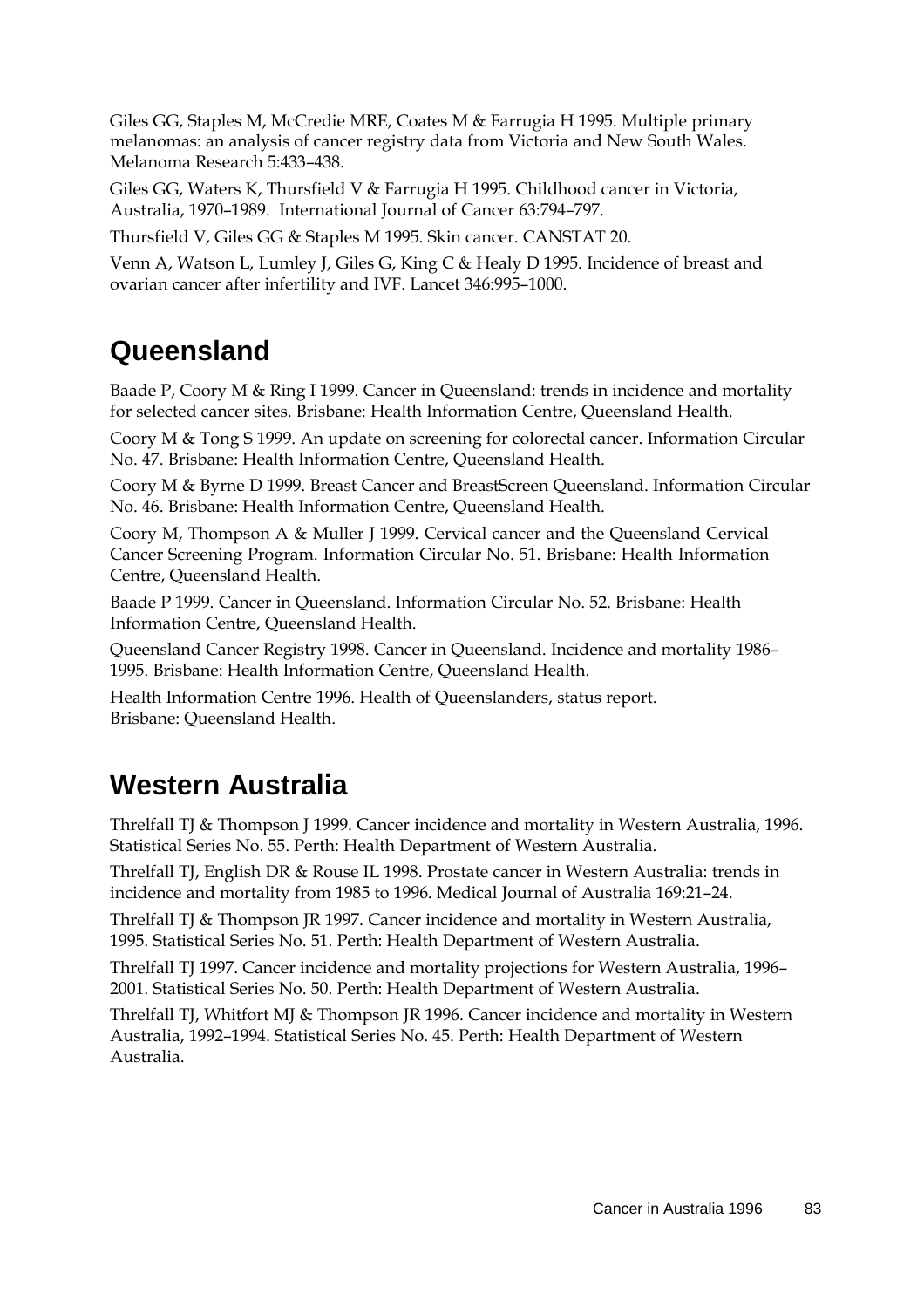# **South Australia**

South Australian Cancer Registry 1999. Epidemiology of cancer in South Australia. Incidence, mortality and survival 1977 to 1998. Incidence and mortality 1998. Analysed by type and geographical location. Twenty-two years of data. Adelaide: Openbook Publishers.

South Australian Cancer Registry 1998. Epidemiology of cancer in South Australia. Incidence, mortality and survival 1977 to 1997. Incidence and mortality 1997. Analysed by type and geographical location. Twenty-one years of data. Adelaide: Openbook Publishers.

South Australian Cancer Registry 1997. Epidemiology of cancer in South Australia. Incidence, mortality and survival 1977 to 1996. Incidence and mortality 1996. Analysed by type and geographical location. Twenty years of data. Adelaide: Openbook Publishers.

South Australian Cancer Registry 1996. Epidemiology of cancer in South Australia. Incidence, mortality and survival 1977 to 1995. Incidence and mortality 1995. Analysed by type and geographical location. Nineteen years of data. Adelaide: Openbook Publishers.

South Australian Cancer Registry 1995. Epidemiology of cancer in South Australia. Incidence, mortality and survival 1977 to 1994. Incidence and mortality 1994. Analysed by type and geographical location. Eighteen years of data. Adelaide: Openbook Publishers.

South Australian Cancer Registry 1994. Epidemiology of cancer in South Australia. Incidence, mortality and survival 1977 to 1993. Incidence and mortality 1993. Analysed by type and geographical location. Seventeen years of data. Adelaide: Openbook Publishers.

South Australian Cancer Registry 1993. Epidemiology of cancer in South Australia. Incidence, mortality and survival 1977 to 1992. Incidence and mortality 1992. Analysed by type and geographical location. Sixteen years of data. Adelaide: Lutheran Publishing House.

Bonet A, Roder D, McCaul K & Milliken L 1992. Epidemiology of cancer in South Australia. Incidence, mortality and survival 1977 to 1991. Incidence and mortality 1991. Analysed by type and geographical location. Fifteen years of data. Adelaide: Lutheran Publishing House.

# **Tasmania**

Shugg D, Dwyer T & Blizzard L eds 1999. Cancer in Tasmania incidence and mortality 1996. Hobart: Menzies Centre for Population Health Research.

Shugg D, Dwyer T & Couper D eds 1998. Cancer in Tasmania incidence and mortality 1995. 2nd edition. Hobart: Menzies Centre for Population Health Research.

Blizzard L, Dwyer T & Ashbolt R 1997. Changes in self reported skin type associated with experience of sunburning in 14–15 year old children of northern European descent. Melanoma Research 7:339–346.

Shugg D, Dwyer T & Blizzard L eds 1997. Cancer incidence and mortality in Tasmania— 1994. Hobart: Menzies Centre for Population Health Research.

Dwyer T, Blizzard L, Gies PH, Ashbolt R & Roy C 1995. Assessment of habitual sun exposure in adolescents via questionnaire—a comparison with objective measurement using polysulphone badges. Melanoma Research 6:1–9.